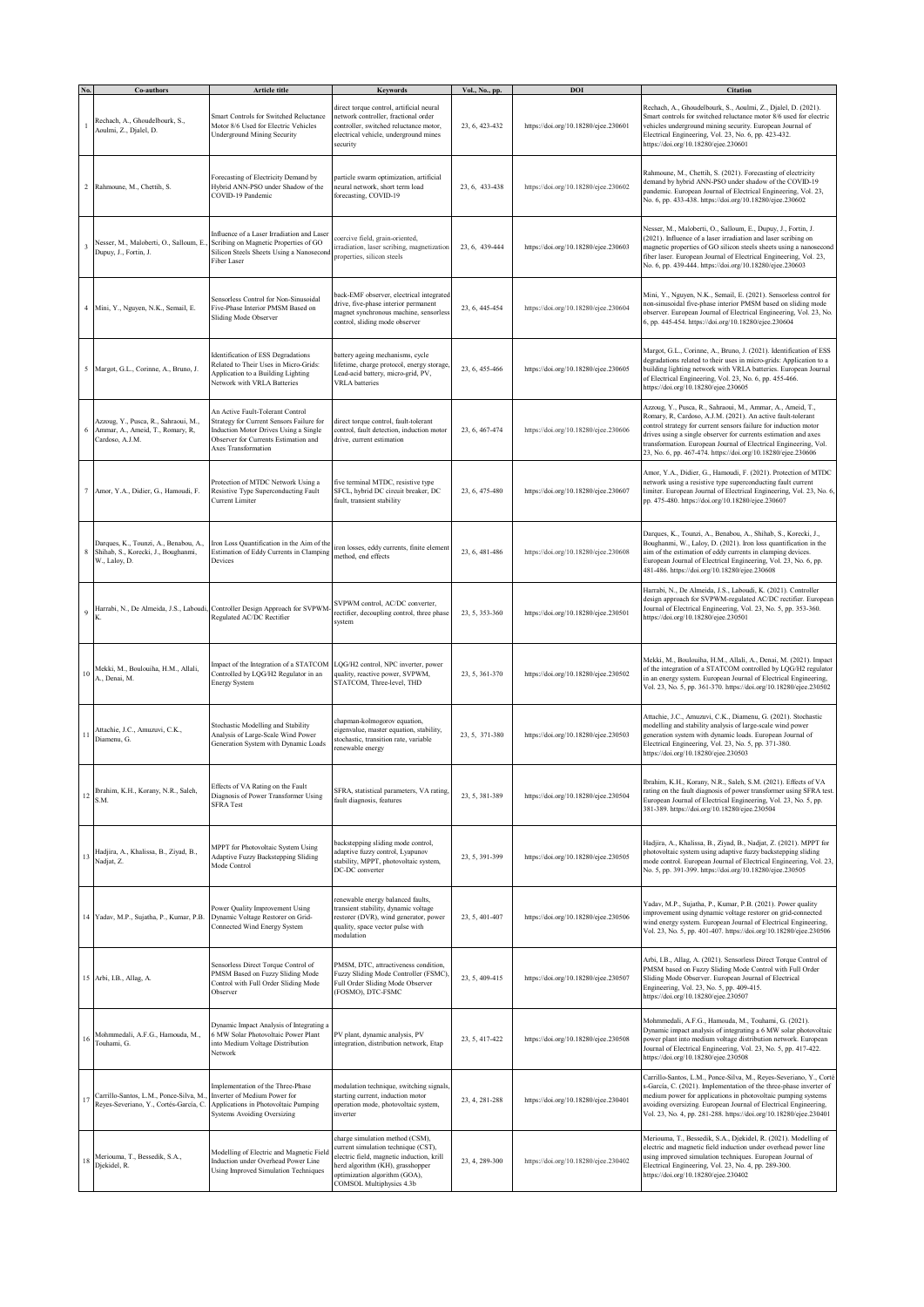|    | Djelamda, I., Bouchareb, I., Lebaroud,                                                      | High Performance Hybrid FOC-Fuzzy-PI<br>Controller for PMSM Drives                                                                                                        | electric vehicle, permanent magnet<br>synchronous motor (PMSM), field-<br>oriented control (FOC), Fuzzy-PI<br>controller                                                                                                                           | 23, 4, 301-310 | https://doi.org/10.18280/ejee.230403 | Djelamda, I., Bouchareb, I., Lebaroud, A. (2021). High<br>performance hybrid FOC-fuzzy-PI controller for PMSM drives.<br>European Journal of Electrical Engineering, Vol. 23, No. 4, pp.<br>301-310. https://doi.org/10.18280/ejee.230403                                                                                         |
|----|---------------------------------------------------------------------------------------------|---------------------------------------------------------------------------------------------------------------------------------------------------------------------------|----------------------------------------------------------------------------------------------------------------------------------------------------------------------------------------------------------------------------------------------------|----------------|--------------------------------------|-----------------------------------------------------------------------------------------------------------------------------------------------------------------------------------------------------------------------------------------------------------------------------------------------------------------------------------|
| 20 | Donfack, C.K., Kom, C.H., Mandeng,<br>J.J., Paune, F.                                       | Design of a New Duty Cycle Modulation<br>to Improve the Energy Quality of an<br><b>Insulated Production System</b>                                                        | three-phase inverter; PWM, DCM,<br>harmonic distortions, symmetrical<br>components, Park and Fortescue<br>transformations                                                                                                                          | 23, 4, 311-319 | https://doi.org/10.18280/ejee.230404 | Donfack, C.K., Kom, C.H., Mandeng, J.J., Paune, F. (2021).<br>Design of a new duty cycle modulation to improve the energy<br>quality of an insulated production system. European Journal of<br>Electrical Engineering, Vol. 23, No. 4, pp. 311-319.<br>https://doi.org/10.18280/ejee.230404                                       |
| 21 | Dastgeer, F., Gelani, H.E., Akram, M.<br>Shabbir, Z.                                        | Animate Prime Movers: A Prototype<br>Based Methodology for Estimation of<br>Renewable Power Production                                                                    | animate prime mover, animal power,<br>exercise energy generation, renewable<br>energy, distributed generation                                                                                                                                      | 23, 4, 321-326 | https://doi.org/10.18280/ejee.230405 | Dastgeer, F., Gelani, H.E., Akram, M., Shabbir, Z. (2021).<br>Animate prime movers: A prototype based methodology for<br>estimation of renewable power production. European Journal of<br>Electrical Engineering, Vol. 23, No. 4, pp. 321-326.<br>https://doi.org/10.18280/ejee.230405                                            |
| 22 | Li, Z., Wei, W.J., Wu, X.C., Liu, Y.,<br>Yu, J.B.                                           | Running Status Diagnosis of S700K<br>Turnout Based on VMD-KPCA and<br><b>Fuzzy Clustering</b>                                                                             | railway engineering, running state<br>diagnosis of S700K turnout, variational<br>mode decomposition, kernel principal<br>component analysis, fuzzy cluster<br>analysis                                                                             | 23, 4, 327-335 | https://doi.org/10.18280/ejee.230406 | Li, Z., Wei, W.J., Wu, X.C., Liu, Y., Yu, J.B. (2021). Running<br>status diagnosis of S700K turnout based on VMD-KPCA and fuzzy<br>clustering. European Journal of Electrical Engineering, Vol. 23,<br>No. 4, pp. 327-335. https://doi.org/10.18280/ejee.230406                                                                   |
|    | 23 Ghania, O., Hamza, H., Abderzak, G.,<br>Samir, B.                                        | Frequency Response Analysis Technique<br>of Short Circuit Faults Detection in<br>Photovoltaic Single-Phase Inverter<br><b>Experimental Study</b>                          | short-circuit fault, single-phase inverter,<br>frequency response analysis FRA,<br>inverter HF model                                                                                                                                               | 23, 4, 337-343 | https://doi.org/10.18280/ejee.230407 | Ghania, O., Hamza, H., Abderzak, G., Samir, B. (2021). Frequency<br>response analysis technique of short circuit faults detection in<br>photovoltaic single-phase inverter experimental study. European<br>Journal of Electrical Engineering, Vol. 23, No. 4, pp. 337-343.<br>https://doi.org/10.18280/ejee.230407                |
|    | 24 Benheniche, A., Berrezzek, F.                                                            | Integral Backstepping Control of<br><b>Induction Machine</b>                                                                                                              | induction motor, nonlinear control<br>technique, integral backstepping control,<br>flux estimator, Lyapunov stability                                                                                                                              | 23, 4, 345-351 | https://doi.org/10.18280/ejee.230408 | Benheniche, A., Berrezzek, F. (2021). Integral backstepping<br>control of induction machine. European Journal of Electrical<br>Engineering, Vol. 23, No. 4, pp. 345-351.<br>https://doi.org/10.18280/ejee.230408                                                                                                                  |
| 25 | Mohammed, M., Abdelmadjid, B.,<br>Djamila, B.                                               | Comparative Study Between Integrator<br>Backstepping and Fuzzy Logic Control<br>Applied to an Electric Powered<br>Wheelchair                                              | electric powered wheelchair, PMSM,<br>modelling, fuzzy logic, control,<br>trajectory generation, integrator<br>backstepping, tracking trajectory                                                                                                   | 23, 3, 165-174 | https://doi.org/10.18280/ejee.230301 | Mohammed, M., Abdelmadjid, B., Djamila, B. (2021).<br>Comparative study between integrator backstepping and fuzzy logic<br>control applied to an electric powered wheelchair. European<br>Journal of Electrical Engineering, Vol. 23, No. 3, pp. 165-174.<br>https://doi.org/10.18280/ejee.230301                                 |
|    | Mulla, M.A., Dobariya, V.J., Vamja,<br>$26$ R.V., Sircar, A.                                | Battery Charger Utilizing Coupled<br>Inductor Based High Gain Bidirectional<br>DC-DC Converter: Analysis, Design, and<br>Implementation                                   | battery charging, bidirectional DC-DC<br>converter, high voltage gain, coupled<br>inductor                                                                                                                                                         | 23, 3, 175-184 | https://doi.org/10.18280/ejee.230302 | Mulla, M.A., Dobariya, V.J., Vamja, R.V., Sircar, A. (2021).<br>Battery charger utilizing coupled inductor based high gain<br>bidirectional DC-DC converter: Analysis, design, and<br>implementation. European Journal of Electrical Engineering, Vol.<br>23, No. 3, pp. 175-184. https://doi.org/10.18280/ejee.230302            |
|    | Ndoumbe, L.D., Eke, S., Kom, C.H.,<br>27 Yeremou, A.T., Nanfak, A., Ngaleu,<br>G.M.         | Power Quality Problems, Signature<br>Method for Voltage Dips and Swells<br>Detection, Classification and<br>Characterization                                              | power quality, voltage dips, voltage<br>swells, signatures                                                                                                                                                                                         | 23, 3, 185-195 | https://doi.org/10.18280/ejee.230303 | Ndoumbe, L.D., Eke, S., Kom, C.H., Yeremou, A.T., Nanfak, A.,<br>Ngaleu, G.M. (2021). Power quality problems, signature method<br>for voltage dips and swells detection, classification and<br>characterization. European Journal of Electrical Engineering, Vol.<br>23, No. 3, pp. 185-195. https://doi.org/10.18280/ejee.230303 |
| 28 | Al-Momani, M.M., Hatmi, A.S.M., Al<br>Gharaibeh, S.F.                                       | Performance Analysis of the Distance<br>Relay Characteristics in a Compensated<br><b>Transmission Line</b>                                                                | distance protection, FACTS devices,<br>MATLAB, measured impedance                                                                                                                                                                                  | 23, 3, 197-205 | https://doi.org/10.18280/ejee.230304 | Al-Momani, M.M., Hatmi, A.S.M., Al-Gharaibeh, S.F. (2021).<br>Performance analysis of the distance relay characteristics in a<br>compensated transmission line. European Journal of Electrical<br>Engineering, Vol. 23, No. 3, pp. 197-205.<br>https://doi.org/10.18280/ejee.230304                                               |
|    | 29 Zouheyr, D., Lotfi, B., Abdelmadjid, B                                                   | Real-Time Emulation of a Grid-<br>Connected Wind Energy Conversion<br>System Based Double Fed Induction<br>Generator Configuration under Random<br><b>Operating Modes</b> | wind energy conversion system, double<br>fed induction generator, dc motor, wind<br>turbine emulator, maximum power point<br>tracking                                                                                                              | 23, 3, 207-219 | https://doi.org/10.18280/ejee.230305 | Zouheyr, D., Lotfi, B., Abdelmadjid, B. (2021). Real-time<br>emulation of a grid-connected wind energy conversion system<br>based double fed induction generator configuration under random<br>operating modes. European Journal of Electrical Engineering, Vol.<br>23, No. 3, pp. 207-219. https://doi.org/10.18280/ejee.230305  |
|    | 30 Hassan, R.F., Shyaa, S.S.                                                                | Design and Analysis of the STATCOM<br>Based on Diode Clamped Multilevel<br>Converter Using Model Predictive<br>Current Control Strategy                                   | STATCOM, diode clamped converter,<br>model predictive current control, low<br>harmonic distortion                                                                                                                                                  | 23, 3, 221-228 | https://doi.org/10.18280/ejee.230306 | Hassan, R.F., Shyaa, S.S. (2021). Design and analysis of the<br>STATCOM based on diode clamped multilevel converter using<br>model predictive current control strategy. European Journal of<br>Electrical Engineering, Vol. 23, No. 3, pp. 221-228.<br>https://doi.org/10.18280/ejee.230306                                       |
|    | 31 Qin, J.H., Wang, W.R., Liu, X.                                                           | Parameter Tuning of Brushless DC Motor<br>for Improving Control Effect with Worm<br>Algorithm                                                                             | BLDCM, parameter tuning, WOA,<br>speed control                                                                                                                                                                                                     | 23, 3, 229-235 | https://doi.org/10.18280/ejee.230307 | Qin, J.H., Wang, W.R., Liu, X. (2021). Parameter tuning of<br>brushless DC motor for improving control effect with worm<br>algorithm. European Journal of Electrical Engineering, Vol. 23,<br>No. 3, pp. 229-235. https://doi.org/10.18280/ejee.230307                                                                            |
|    | Sánchez-Vargas, O., De León-Aldaco,<br>32 S.E., Aguayo-Alquicira, J., López-Núñ<br>ez, A.R. | <b>Evolutionary Metaheuristic Methods</b><br>Applied to Minimize the THD in<br>Inverters: A Systematic Review                                                             | differential evolution, evolutive<br>algorithm metaheuristic algorithm,<br>multilevel inverter                                                                                                                                                     | 23, 3, 237-245 | https://doi.org/10.18280/ejee.230308 | Sánchez-Vargas, O., De León-Aldaco, S.E., Aguayo-Alquicira, J., L.<br>ópez-Núñez, A.R. (2021). Evolutionary metaheuristic methods<br>applied to minimize the THD in inverters: A systematic review.<br>European Journal of Electrical Engineering, Vol. 23, No. 3, pp.<br>237-245. https://doi.org/10.18280/ejee.230308           |
|    | 33 Safari, B., Hosseini, S.E.                                                               | Analytical Modeling of Line-Tunneling<br>TFETs Based on Low-Bandgap<br>Semiconductors                                                                                     | analytical modelling, line-tunneling,<br>low-bandgap semiconductor, minimum<br>tunnel path, tunnel field-effect transistor<br>(TFET)                                                                                                               | 23, 3, 247-253 | https://doi.org/10.18280/ejee.230309 | Safari, B., Hosseini, S.E. (2021). Analytical modeling of line-<br>tunneling TFETs based on low-bandgap semiconductors. European<br>Journal of Electrical Engineering, Vol. 23, No. 3, pp. 247-253.<br>https://doi.org/10.18280/ejee.230309                                                                                       |
|    | 34 Rezini, S., Azzouz, Z.                                                                   | Contribution of Multilevel Inverters in<br>Improving Electrical Energy Quality:<br>Study and Analysis                                                                     | power electronics, conventional inverter,<br>multilevel inverter, PWM control, flying<br>capacitor multilevel inverter, neutral<br>point clamped multilevel inverter,<br>cascaded h-bridge multilevel inverter,<br>total harmonic distortion (THD) | 23, 3, 255-263 | https://doi.org/10.18280/ejee.230310 | Rezini, S., Azzouz, Z. (2021). Contribution of multilevel inverters<br>in improving electrical energy quality: Study and analysis.<br>European Journal of Electrical Engineering, Vol. 23, No. 3, pp.<br>255-263. https://doi.org/10.18280/ejee.230310                                                                            |
|    | 35 Obando, J.A., Serrano, V.                                                                | Implementation of a Hybrid ANN-Based<br>Filter for the Reduction of Harmonic<br>Currents                                                                                  | hybrid filter, odd harmonic,<br>subharmonic, interharmonic neural<br>network, harmonic distortion, damping,<br>cycloconverter                                                                                                                      | 23, 3, 265-272 | https://doi.org/10.18280/ejee.230311 | Obando, J.A., Serrano, V. (2021). Implementation of a hybrid<br>ANN-based filter for the reduction of harmonic currents. European<br>Journal of Electrical Engineering, Vol. 23, No. 3, pp. 265-272.<br>https://doi.org/10.18280/ejee.230311                                                                                      |
|    | Slimani, H., Zeghoudi, A., Bendaoud,<br>36 A., Reguig, A., Benazza, B.,<br>Benhadda, N.     | Experimental Measurement of Conducted<br>Emissions Generated by Static Converters<br>in Common and Differential Modes                                                     | EMI, static converter, LISN, common<br>mode, differential mode, simulation,<br>measurement                                                                                                                                                         | 23, 3, 273-279 | https://doi.org/10.18280/ejee.230312 | Slimani, H., Zeghoudi, A., Bendaoud, A., Reguig, A., Benazza, B.,<br>Benhadda, N. (2021). Experimental measurement of conducted<br>emissions generated by static converters in common and<br>differential modes. European Journal of Electrical Engineering,<br>Vol. 23, No. 3, pp. 273-279. https://doi.org/10.18280/ejee.230312 |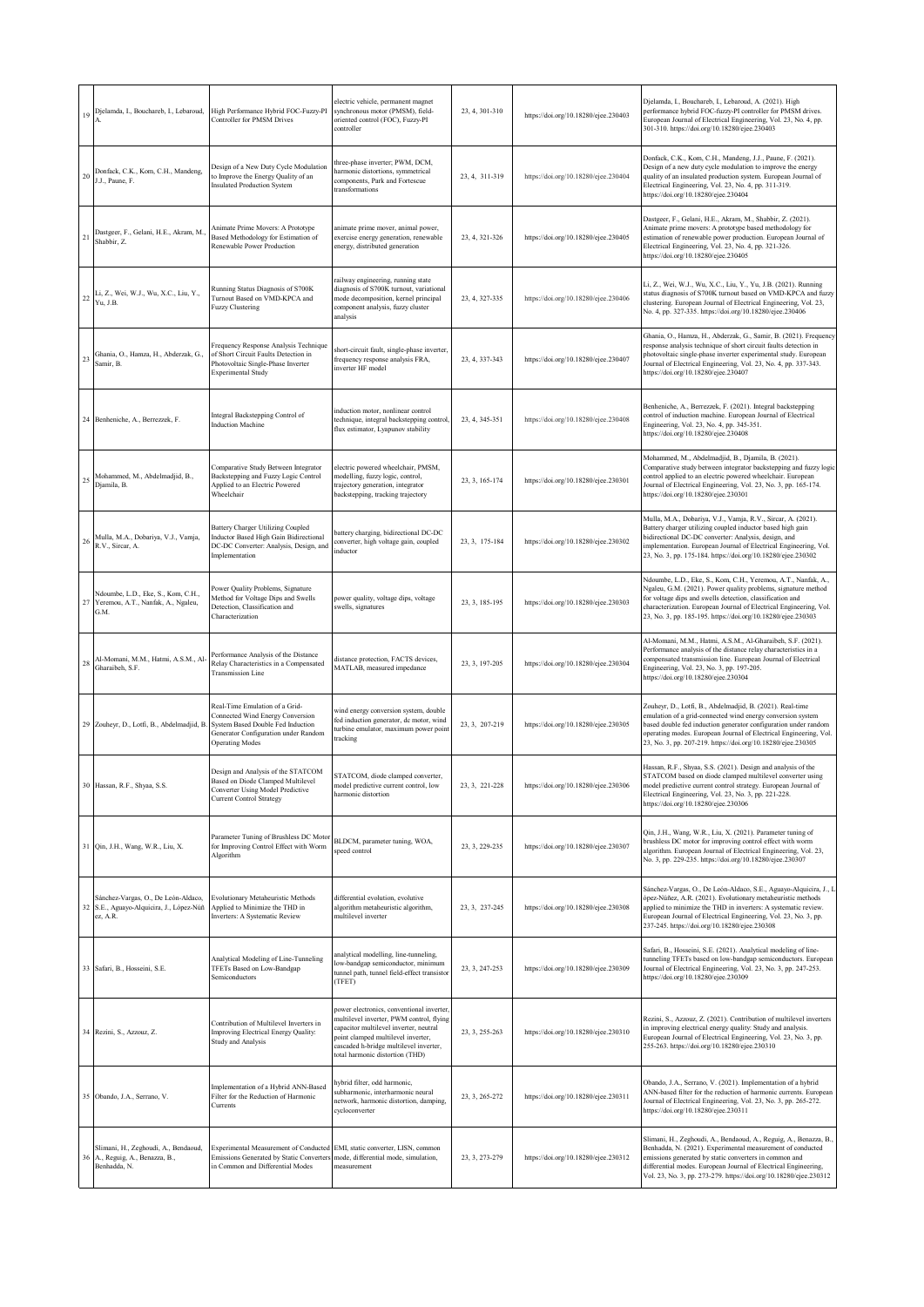|    | 37 Atig, M., Bouheraoua, M., Khaldi, R.                                             | Thermal Study of Three-Phase Squirrel<br>Cage Induction Motor with the Open-<br>Phase Fault Operation Using a Lumped<br>Parameter Network (LPTN)             | electric breakdown, induction motor,<br>lumped parameter, open phase fault,<br>thermal modelling                                                   | 23, 2, 87-94   | https://doi.org/10.18280/ejee.230201 | Atig, M., Bouheraoua, M., Khaldi, R. (2021). Thermal study of<br>three-phase squirrel cage induction motor with the open-phase fault<br>operation using a lumped parameter network (LPTN). European<br>Journal of Electrical Engineering, Vol. 23, No. 2, pp. 87-94.<br>https://doi.org/10.18280/ejee.230201                                |
|----|-------------------------------------------------------------------------------------|--------------------------------------------------------------------------------------------------------------------------------------------------------------|----------------------------------------------------------------------------------------------------------------------------------------------------|----------------|--------------------------------------|---------------------------------------------------------------------------------------------------------------------------------------------------------------------------------------------------------------------------------------------------------------------------------------------------------------------------------------------|
| 38 | Tavarov, S.S., Sidorov, A.I., Valeev,<br>R.G., Zykina, E.V.                         | Estimation Method of the State of 6-10<br>kV Distribution Network                                                                                            | electrical distribution networks,<br>reliability indicators                                                                                        | 23, 2, 95-101  | https://doi.org/10.18280/ejee.230202 | Tavarov, S.S., Sidorov, A.I., Valeev, R.G., Zykina, E.V. (2021).<br>Estimation method of the state of 6-10 kV distribution network.<br>European Journal of Electrical Engineering, Vol. 23, No. 2, pp. 95-<br>101. https://doi.org/10.18280/ejee.230202                                                                                     |
| 36 | Ngaleu, G.M., Kom, C.H., Yeremou,<br>A.T., Eke, S., Nanfak, A.                      | Design of New Duty-Cycle Modulator<br>Structures for Industrials Applications, an<br>Alternative to Pulse-Width Modulation                                   | duty-cycle modulation, pulse width<br>modulation, industrials applications                                                                         | 23, 2, 103-111 | https://doi.org/10.18280/ejee.230203 | Ngaleu, G.M., Kom, C.H., Yeremou, A.T., Eke, S., Nanfak, A.<br>(2021). Design of new duty-cycle modulator structures for<br>industrials applications, an alternative to pulse-width modulation.<br>European Journal of Electrical Engineering, Vol. 23, No. 2, pp.<br>103-111. https://doi.org/10.18280/ejee.230203                         |
| 4( | Triki, Y., Bechouche, A., Seddiki, H.,<br>Abdeslam, D.O.                            | An Accurate Orthogonal Signal Generator<br>for Voltage Control in Synchronous<br>Reference Frame of Stand-Alone Single-<br>Phase Voltage Source Inverters    | adaptive linear neuron, control in<br>synchronous reference frame, nonlinear<br>oad, orthogonal signal generation,<br>voltage source inverter      | 23, 2, 113-122 | https://doi.org/10.18280/ejee.230204 | Triki, Y., Bechouche, A., Seddiki, H., Abdeslam, D.O. (2021). An<br>accurate orthogonal signal generator for voltage control in<br>synchronous reference frame of stand-alone single-phase voltage<br>source inverters. European Journal of Electrical Engineering, Vol.<br>23, No. 2, pp. 113-122. https://doi.org/10.18280/ejee.230204    |
|    | 41 Zhang, B.G., Hong, D.Y.                                                          | Research on an Improved Single-Phase<br>Unisolated Grid-Connected Photovoltaic<br>Inverter                                                                   | common mode leakage current, single<br>hase non-isolation, photovoltaic grid<br>connection, topological structure,<br>conversion efficiency        | 23, 2, 123-130 | https://doi.org/10.18280/ejee.230205 | Zhang, B.G., Hong, D.Y. (2021). Research on an improved single-<br>phase unisolated grid-connected photovoltaic inverter. European<br>Journal of Electrical Engineering, Vol. 23, No. 2, pp. 123-130.<br>https://doi.org/10.18280/ejee.230205                                                                                               |
| 42 | Maheshwari, A.K., Mahar, M.A.,<br>Larik, A.S., Soomro, A.H.                         | Design and Analyses of Multi-Carrier<br>Pulse Width Modulation Techniques for<br>Double Level Circuit Based Cascaded H-<br><b>Bridge Multilevel Inverter</b> | nulti-level inverter, cascaded H-Bridge,<br>nulticarrier pulse width modulation,<br>Simulink, THD, output voltage                                  | 23, 2, 131-136 | https://doi.org/10.18280/ejee.230206 | Maheshwari, A.K., Mahar, M.A., Larik, A.S., Soomro, A.H.<br>(2021). Design and analyses of multi-carrier pulse width<br>modulation techniques for double level circuit based cascaded H-<br>Bridge multilevel inverter. European Journal of Electrical<br>Engineering, Vol. 23, No. 2, pp. 131-136.<br>https://doi.org/10.18280/ejee.230206 |
|    | 43 Gupta, S.K., Khan, M., Singh, O.                                                 | Pulse Width Modulation Switching<br>Schemes for Two-Level Five-Phase<br>Voltage Source Inverter                                                              | space vector pulse width modulation,<br>five phase VSI, total harmonic<br>distortion, switching, simulation                                        | 23, 2, 137-142 | https://doi.org/10.18280/ejee.230207 | Gupta, S.K., Khan, M., Singh, O. (2021). Pulse width modulation<br>switching schemes for two-level five-phase voltage source inverter.<br>European Journal of Electrical Engineering, Vol. 23, No. 2, pp.<br>137-142. https://doi.org/10.18280/ejee.230207                                                                                  |
| 44 | Alitouche, K., Menana, H., Khalfi, J.,<br>Takorabet, N., Saou, R.                   | Contribution to the Magneto-Thermal<br>Modeling of SRM Operating at High<br>Temperatures                                                                     | nagneto-thermal modeling, high<br>temperatures, magnetic and thermal<br>nonlinearities, SRM                                                        | 23, 2, 143-147 | https://doi.org/10.18280/ejee.230208 | Alitouche, K., Menana, H., Khalfi, J., Takorabet, N., Saou, R.<br>(2021). Contribution to the magneto-thermal modeling of SRM<br>operating at high temperatures. European Journal of Electrical<br>Engineering, Vol. 23, No. 2, pp. 143-147.<br>https://doi.org/10.18280/ejee.230208                                                        |
| 45 | Boumous, S., Guettaf, N., Hamel, A.,<br>Lariche, I., Nouri, H.                      | Effect on Human Body of the Magnetic<br>Field Induced by the High Voltage<br><b>Transmission Line</b>                                                        | electrical networks, magnetic field,<br>ransmission line characteristics, high<br>voltage, mathematical modelling,<br>numerical simulation, health | 23, 2, 149-155 | https://doi.org/10.18280/ejee.230209 | Boumous, S., Guettaf, N., Hamel, A., Lariche, I., Nouri, H. (2021).<br>Effect on human body of the magnetic field induced by the high<br>voltage transmission line. European Journal of Electrical<br>Engineering, Vol. 23, No. 2, pp. 149-155.<br>https://doi.org/10.18280/ejee.230209                                                     |
| 46 | Nadia, A., Hossain, M.S., Hasan,<br>M.M., Islam, K.Z., Miah, S.                     | Quantifying TRM by Modified DCQ<br>Load Flow Method                                                                                                          | ransmission reliability margin,<br>vailable transfer capability, DCQ load<br>flow, sensitivity, reactive power                                     | 23, 2, 157-163 | https://doi.org/10.18280/ejee.230210 | Nadia, A., Hossain, M.S., Hasan, M.M., Islam, K.Z., Miah, S.<br>(2021). Quantifying TRM by modified DCQ load flow method.<br>European Journal of Electrical Engineering, Vol. 23, No. 2, pp.<br>157-163. https://doi.org/10.18280/ejee.230210                                                                                               |
| 47 | Zouheyr, D., Lotfi, B., Thierry, L.,<br>Abdelmadjid, B.                             | Grid Side Inverter Control for a Grid<br>Connected Synchronous Generator Based<br>Wind Turbine Experimental Emulator                                         | wind energy conversion system,<br>synchronous generator, grid side<br>onverter, DC bus voltage, dSPACE<br>DS1104                                   | 23, 1, 1-7     | https://doi.org/10.18280/ejee.230101 | Zouheyr, D., Lotfi, B., Thierry, L., Abdelmadjid, B. (2021). Grid<br>side inverter control for a grid connected synchronous generator<br>based wind turbine experimental emulator. European Journal of<br>Electrical Engineering, Vol. 23, No. 1, pp. 1-7.<br>https://doi.org/10.18280/ejee.230101                                          |
|    | 48 Chauhan, G., Bangia S.                                                           | Real Time Load Assessment and<br>Economic Analysis of RES System                                                                                             | renewable energy, economic analysis,<br>distribution generation, HOMER, RES<br>grid interconnection                                                | 23, 1, 9-16    | https://doi.org/10.18280/ejee.230102 | Chauhan, G., Bangia S. (2021). Real time load assessment and<br>economic analysis of RES system. European Journal of Electrical<br>Engineering, Vol. 23, No. 1, pp. 9-16.<br>https://doi.org/10.18280/ejee.230102                                                                                                                           |
| 49 | Zhao, Y.Z., Wang, X.H., Wang, M.F.,<br>Duan, Y., Yang, L., Pan, Q.F., Yang,<br>X.Y. | Harmonic Detection System and<br>Identification Algorithm for Steel<br>Pipeline Defects                                                                      | harmonic excitation, multichannel<br>acquisition, defects detection, target<br>identification                                                      | 23, 1, 17-26   | https://doi.org/10.18280/ejee.230103 | Zhao, Y.Z., Wang, X.H., Wang, M.F., Duan, Y., Yang, L., Pan,<br>Q.F., Yang, X.Y. (2021). Harmonic detection system and<br>identification algorithm for steel pipeline defects. European Journal<br>of Electrical Engineering, Vol. 23, No. 1, pp. 17-26.<br>https://doi.org/10.18280/ejee.230103                                            |
|    | 50 Ishaq, M., Che, Y., Ullah, K.                                                    | Switching Regulation in the Control of 5-<br>Phase Permanent Magnet Synchronous<br>Motor Fed by 3×5 Direct Matrix<br>Converter                               | direct matrix converter, model predictive<br>control, switching regulation, PMSM                                                                   | 23, 1, 27-35   | https://doi.org/10.18280/ejee.230104 | Ishaq, M., Che, Y., Ullah, K. (2021). Switching regulation in the<br>control of 5-phase permanent magnet synchronous motor fed by 3x<br>5 direct matrix converter. European Journal of Electrical<br>Engineering, Vol. 23, No. 1, pp. 27-35.<br>https://doi.org/10.18280/ejee.230104                                                        |
| 51 | Balladka, D.                                                                        | Unmanned Fault Detection in<br><b>Distribution Lines</b>                                                                                                     | fault detection, distribution lines, MCB'<br>s. Arduino UNO, GSM                                                                                   | 23, 1, 37-43   | https://doi.org/10.18280/ejee.230105 | Balladka, D. (2021). Unmanned fault detection in distribution<br>lines. European Journal of Electrical Engineering, Vol. 23, No. 1,<br>pp. 37-43. https://doi.org/10.18280/ejee.230105                                                                                                                                                      |
| 52 | Zouggar, E.O., Chaouch, S.,<br>Abdelhamid, L., Abdeslam, D.O.                       | Real-Time Implementation of the MPPT<br>Control Algorithms of a Wind Energy<br>Conversion System by the Digital<br>Simulator OPAL RT                         | wind turbine, modeling, MPPT, Real<br>Time Simulation, Opal-RT, Pitch<br>Control, Fuzzy logic                                                      | 23, 1, 45-52   | https://doi.org/10.18280/ejee.230106 | Zouggar, E.O., Chaouch, S., Abdelhamid, L., Abdeslam, D.O.<br>(2021). Real-time implementation of the MPPT control algorithms<br>of a wind energy conversion system by the digital simulator<br>OPAL RT. European Journal of Electrical Engineering, Vol. 23,<br>No. 1, pp. 45-52. https://doi.org/10.18280/ejee.230106                     |
| 53 | Chen, J.H., Gao, J., Jin, Y.W., Zhu,<br>P.P., Zhang, Q.Z.                           | Fault Diagnosis in Distributed Power-<br>Generation Systems Using Wavelet Based IEEE-13 bus, maximum overlap discrete<br>Artificial Neural Network           | artificial neural network, fault diagnosis<br>wavelet transform                                                                                    | 23, 1, 53-59   | https://doi.org/10.18280/ejee.230107 | Chen, J.H., Gao, J., Jin, Y.W., Zhu, P.P., Zhang, Q.Z. (2021).<br>Fault diagnosis in distributed power-generation systems using<br>wavelet based artificial neural network. European Journal of<br>Electrical Engineering, Vol. 23, No. 1, pp. 53-59.<br>https://doi.org/10.18280/ejee.230107                                               |
|    | 54 Aberkane, H., Sakri, D., Rahem, D.                                               | Hardware Implementation of Predictive<br>Torque Control for an Induction Motor<br>with Efficiency Optimization                                               | direct torque control, induction motor,<br>oss model, optimized predictive torque<br>control, predictive torque control                            | 23, 1, 61-69   | https://doi.org/10.18280/ejee.230108 | Aberkane, H., Sakri, D., Rahem, D. (2021). Hardware<br>implementation of predictive torque control for an induction motor<br>with efficiency optimization. European Journal of Electrical<br>Engineering, Vol. 23, No. 1, pp. 61-69.<br>https://doi.org/10.18280/ejee.230108                                                                |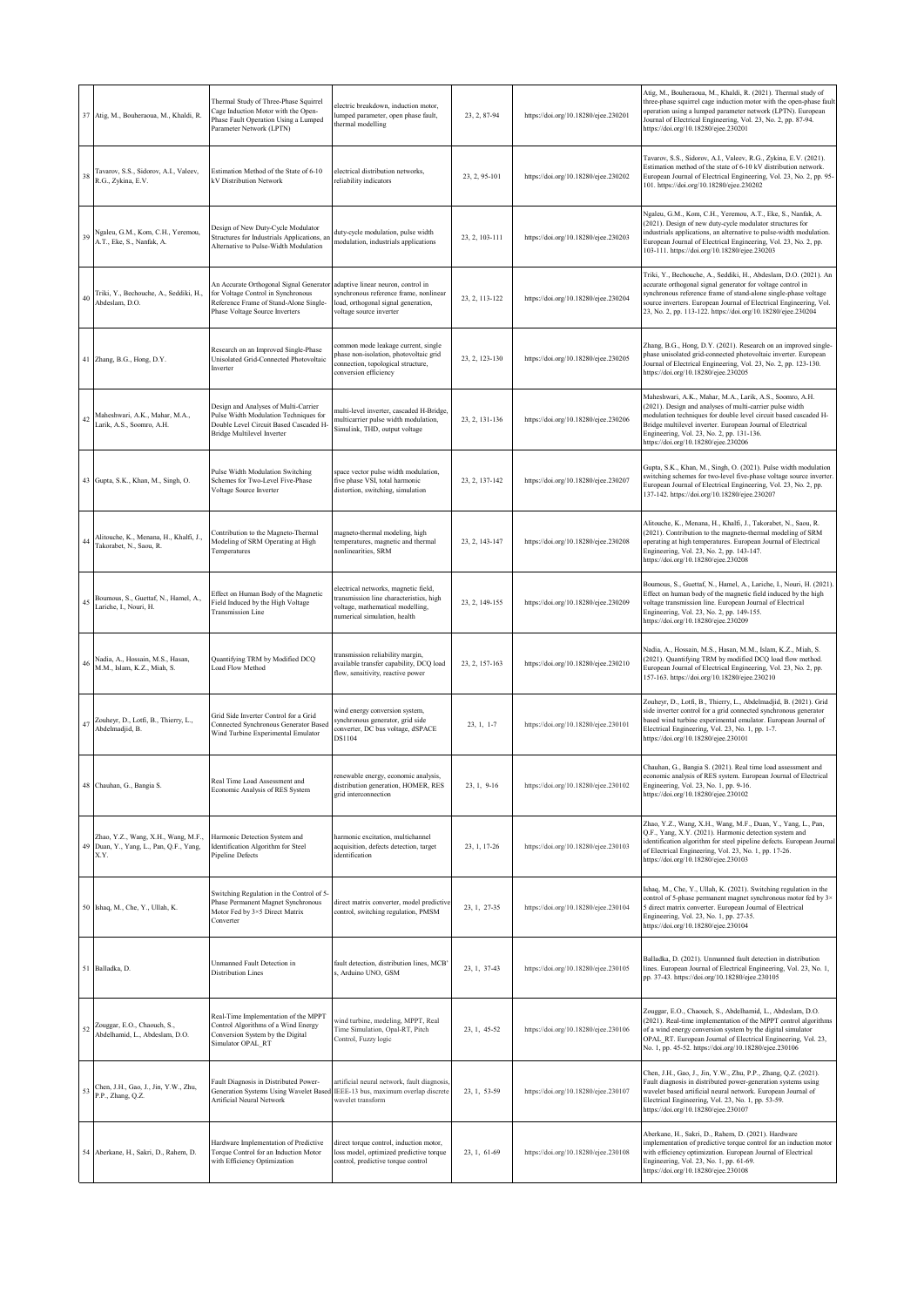|    | 55 Li, H., Liu, Y., Qi, R.D., Ding, Y.                                          | A Novel Multi-vector Model Predictive<br>Current Control of Three-Phase Active<br>Power Filter                                                                         | active power filter (APF), model<br>predictive current control (MPCC),<br>multi-vector, virtual vector                                                                                      | 23, 1, 71-78     | https://doi.org/10.18280/ejee.230109  | Li, H., Liu, Y., Qi, R.D., Ding, Y. (2021). A novel multi-vector<br>model predictive current control of three-phase active power filter.<br>European Journal of Electrical Engineering, Vol. 23, No. 1, pp. 71-<br>78. https://doi.org/10.18280/ejee.230109                                                                                        |
|----|---------------------------------------------------------------------------------|------------------------------------------------------------------------------------------------------------------------------------------------------------------------|---------------------------------------------------------------------------------------------------------------------------------------------------------------------------------------------|------------------|---------------------------------------|----------------------------------------------------------------------------------------------------------------------------------------------------------------------------------------------------------------------------------------------------------------------------------------------------------------------------------------------------|
|    | 56 Kaddour, H., Dib, A.                                                         | Design a New DC-DC Converter for a<br>Grid Connected Photovoltaic System                                                                                               | Direct Powers, Control (DPC), Space<br>Vector, Modulation (SVM), Total<br>Harmonics, Distortion (THD, Multi-<br>variable Filter (FMV)                                                       | 23, 1, 79-86     | https://doi.org/10.18280/ejee.230110  | Kaddour, H., Dib, A. (2021). Design a new DC-DC converter for a<br>grid connected photovoltaic system. European Journal of Electrical<br>Engineering, Vol. 23, No. 1, pp. 79-86.<br>https://doi.org/10.18280/ejee.230110                                                                                                                           |
|    | 57 Urame, C., Hoole, P.R.                                                       | Design and implementation of hybrid<br>Pico-Hydro-Photovoltaic (PV) solar<br>power plant in Massy-Gahuku LLG                                                           | cross-flow turbine, Pico-Hydro plant,<br>programmable logic controller                                                                                                                      | 22, 6, 395-403   | https://doi.org/10.18280/ejee.220601  | Urame, C., Hoole, P.R. (2020). Design and implementation of<br>hybrid Pico-Hydro-Photovoltaic (PV) solar power plant in Massy-<br>Gahuku LLG. European Journal of Electrical Engineering, Vol. 22,<br>No. 6, pp. 395-403. https://doi.org/10.18280/ejee.220601                                                                                     |
| 58 | Bouchta, S., Feddaoui, M.                                                       | Numerical simulation of free convection<br>in a three-dimensional enclosure full of<br>nanofluid with the existence a magnetic<br>field                                | three-dimensional, nanofluid, magnetic<br>field, convection, finite volume method,<br>SIMPLEC, Hartmann number,<br>numerical simulation                                                     | 22, 6, 405-411   | https://doi.org/10.18280/ejee.220602  | Bouchta, S., Feddaoui, M. (2020). Numerical simulation of free<br>convection in a three-dimensional enclosure full of nanofluid with<br>the existence a magnetic field. European Journal of Electrical<br>Engineering, Vol. 22, No. 6, pp. 405-411.<br>https://doi.org/10.18280/ejee.220602                                                        |
|    | 59 Rekik, A., Boukettaya, G.                                                    | State space modeling and stability<br>analysis of a VSC-HVDC system for<br>exchange of energy                                                                          | VSC-HVDC transmission, energy,<br>linearized, state space modeling, small<br>signal stability, eigenvalue                                                                                   | 22, 6, 413-426   | https://doi.org/10.18280/ejee.220603  | Rekik, A., Boukettaya, G. (2020). State space modeling and<br>stability analysis of a VSC-HVDC system for exchange of energy.<br>European Journal of Electrical Engineering, Vol. 22, No. 6, pp.<br>413-426. https://doi.org/10.18280/ejee.220603                                                                                                  |
| 60 | Yahdou, A., Djilali, A.B., Boudjema,<br>Z., Mehedi, F.                          | Using adaptive second order sliding<br>mode to improve power control of a<br>counter-rotating wind turbine under grid<br>disturbances                                  | adaptive gains, counter-rotating wind<br>turbine, doubly fed induction generator,<br>grid disturbances, saturation functions,<br>second order sliding mode                                  | 22, 6, 427-434   | https://doi.org/10.18280/ejee.220604  | Yahdou, A., Djilali, A.B., Boudjema, Z., Mehedi, F. (2020). Using<br>adaptive second order sliding mode to improve power control of a<br>counter-rotating wind turbine under grid disturbances. European<br>Journal of Electrical Engineering, Vol. 22, No. 6, pp. 427-434.<br>https://doi.org/10.18280/ejee.220604                                |
|    | 61 Kushwaha, P.K., Bhattacharjee, C.                                            | A research on selection of appropriate<br>stability index under adverse system<br>conditions for the assessment of voltage<br>stability of an IEEE 14 bus power system | contingency analysis, one generation<br>unit tripped, power margin analysis,<br>single line to ground fault, voltage<br>stability indices and SLG fault                                     | 22, 6, 435-446   | https://doi.org/10.18280/ejee.220605  | Kushwaha, P.K., Bhattacharjee, C. (2020). A research on selection<br>of appropriate stability index under adverse system conditions for<br>the assessment of voltage stability of an IEEE 14 bus power<br>system. European Journal of Electrical Engineering, Vol. 22, No. 6,<br>pp. 435-446. https://doi.org/10.18280/ejee.220605                 |
| 62 | Gongati, P.R.R., Marala, R.R.,<br>Malupu, V.K.                                  | Mitigation of certain power quality issues<br>in wind energy conversion system using<br>UPQC and IUPQC devices                                                         | improved unified power quality<br>onditioner, power quality, wind energy<br>onversion system, voltage sag, voltage<br>swell                                                                 | 22, 6, 447-455   | https://doi.org/10.18280/ejee.220606  | Gongati, P.R.R., Marala, R.R., Malupu, V.K. (2020). Mitigation of<br>certain power quality issues in wind energy conversion system<br>using UPQC and IUPQC devices. European Journal of Electrical<br>Engineering, Vol. 22, No. 6, pp. 447-455.<br>https://doi.org/10.18280/ejee.220606                                                            |
|    | 63 Merdad, H., Renaud, M.                                                       | State of legislative and normative art in<br>the fields of the environment, health and<br>security of European electrical and<br>electronic equipment                  | standards, WEEE, RoHS, REACh, ErP,<br>CEI 62430, ISO 14044, environmental<br>legislations                                                                                                   | 22, 4-5, 293-300 | https://doi.org/10.18280/ejee.224-501 | Merdad, H., Renaud, M. (2020). State of legislative and normative<br>art in the fields of the environment, health and security of<br>European electrical and electronic equipment. European Journal of<br>Electrical Engineering, Vol. 22, No. 4-5, pp. 293-300.<br>https://doi.org/10.18280/ejee.224-501                                          |
|    | 64 Safia, Z.B., Allouch, M., Chaabane, M                                        | Decentralized T-S fuzzy control for solar<br>PV powered water pumping system<br>driving by induction motor                                                             | decentralized control, Induction Motor,<br>MPPT, PV pumping system, T-S fuzzy<br>control                                                                                                    | 22, 4-5, 301-311 | https://doi.org/10.18280/ejee.224-502 | Safia, Z.B., Allouch, M., Chaabane, M. (2020). Decentralized T-S<br>fuzzy control for solar PV powered water pumping system driving<br>by induction motor. European Journal of Electrical Engineering,<br>Vol. 22, No. 4-5, pp. 301-311. https://doi.org/10.18280/ejee.224-<br>502                                                                 |
| 65 | Boudechiche, G., Sarra, M., Aissa, O.,<br>Gaubert, J.P., Benlahbib, B., Lashab, | Anti-windup FOPID-based DPC for<br>SAPF interconnected to a PV system<br>tuned using PSO algorithm                                                                     | direct power control, shunt active power<br>filter, AW-FOPID controller, particle<br>swarm optimization, fuzzy logic MPPT<br>controller                                                     | 22, 4-5, 313-324 | https://doi.org/10.18280/ejee.224-503 | Boudechiche, G., Sarra, M., Aissa, O., Gaubert, J.P., Benlahbib,<br>B., Lashab, A. (2020). Anti-windup FOPID-based DPC for SAPF<br>interconnected to a PV system tuned using PSO algorithm.<br>European Journal of Electrical Engineering, Vol. 22, No. 4-5, pp.<br>313-324. https://doi.org/10.18280/ejee.224-503                                 |
|    | 66 Pannila, E.A.R.L., Edirisinghe, M.                                           | Characterization of switching transients<br>in low voltage power systems of tea<br>factories in Sri Lanka                                                              | switching transients, transient<br>overvoltage, transient protection, surge<br>protection, surge arresters, low voltage<br>power systems, power quality, transient<br>energy                | 22, 4-5, 325-334 | https://doi.org/10.18280/ejee.224-504 | Pannila, E.A.R.L., Edirisinghe, M. (2020). Characterization of<br>vitching transients in low voltage power systems of tea factori<br>in Sri Lanka. European Journal of Electrical Engineering, Vol. 22,<br>No. 4-5, pp. 325-334. https://doi.org/10.18280/ejee.224-504                                                                             |
|    | 67 Kumar, P.                                                                    | Power quality investigation by reduced<br>switching UPQC                                                                                                               | Active and Reactive Power (PQ),<br>Synchronous Reference Frame (SRF),<br><b>Total Harmonic Distortion (THD),</b><br>Unified Power Quality Conditioner<br>(UPQC), Unit Vector Template (UVT) | 22, 4-5, 335-347 | https://doi.org/10.18280/ejee.224-505 | Kumar, P. (2020). Power quality investigation by reduced<br>switching UPQC. European Journal of Electrical Engineering, Vol.<br>22, No. 4-5, pp. 335-347. https://doi.org/10.18280/ejee.224-505                                                                                                                                                    |
| 68 | Marín-Reyes, M., Aguayo-Alquicira, J<br>De León-Aldaco, S.E.                    | Calculation of optimal switching angles<br>for a multilevel inverter using NR, PSO,<br>and GA- a comparison                                                            | cascade multilevel inverter, total<br>armonic distortion, optimization,<br>genetic algorithm, Newton-Raphson,<br>particle swarm optimization                                                | 22, 4-5, 349-355 | https://doi.org/10.18280/ejee.224-506 | Marín-Reyes, M., Aguayo-Alquicira, J., De León-Aldaco, S.E.<br>(2020). Calculation of optimal switching angles for a multilevel<br>inverter using NR, PSO, and GA- a comparison. European Journal<br>of Electrical Engineering, Vol. 22, No. 4-5, pp. 349-355.<br>https://doi.org/10.18280/ejee.224-506                                            |
| 69 | Benghalia, R., Cheriet, A., Amrani, I.                                          | The finite volume method an alternative<br>method for LF electromagnetic problems                                                                                      | BD triangular mesh, FVM, force, torque<br>dynamics                                                                                                                                          | 22, 4-5, 357-364 | https://doi.org/10.18280/ejee.224-507 | Benghalia, R., Cheriet, A., Amrani, I. (2020). The finite volume<br>method an alternative method for LF electromagnetic problems.<br>European Journal of Electrical Engineering, Vol. 22, No. 4-5, pp.<br>357-364. https://doi.org/10.18280/ejee.224-507                                                                                           |
|    | Chtouki, I., Wira, P., Zazi, M., Cherif,<br>A.Y., Meddour, S.                   | A new control stratum applied to two<br>adaptation stages based on adaline-type<br>neuronal predictive control in a<br>photovoltaic solar conversion chain             | photovoltaic generator (PVG), parallel<br>active power filter (PAF), power grid,<br>GMPPT, Finite set mode predictive<br>current control (FS-MPCC), Adaline<br>Neuro-Predictive (ANP)       | 22, 4-5, 365-376 | https://doi.org/10.18280/ejee.224-508 | Chtouki, I., Wira, P., Zazi, M., Cherif, A.Y., Meddour, S. (2020).<br>A new control stratum applied to two adaptation stages based on<br>adaline-type neuronal predictive control in a photovoltaic solar<br>conversion chain. European Journal of Electrical Engineering, Vol.<br>22, No. 4-5, pp. 365-376. https://doi.org/10.18280/ejee.224-508 |
|    | 71 Rajesh, P., Shajin, F.H.                                                     | A multi-objective hybrid algorithm for<br>planning electrical distribution system                                                                                      | GSA, Tabu search, DG, operation and<br>maintenance cost, investment cost                                                                                                                    | 22, 4-5, 377-387 | https://doi.org/10.18280/ejee.224-509 | Rajesh, P., Shajin, F.H. (2020). A multi-objective hybrid algorithm<br>for planning electrical distribution system. European Journal of<br>Electrical Engineering, Vol. 22, No. 4-5, pp. 377-387.<br>https://doi.org/10.18280/ejee.224-509                                                                                                         |
|    | 72 Khan, A.U.                                                                   | Modeling and simulation of a metal oxide<br>lightning surge arrester for 132kV<br>overhead transmission lines                                                          | metal oxide surge arrester, lightning<br>surge arrester, simulation, MOV,<br>residual voltage, over-voltage, CFOV,<br>EMPT-RV                                                               | 22, 4-5, 389-394 | https://doi.org/10.18280/ejee.224-510 | Khan, A.U. (2020). Modeling and simulation of a metal oxide<br>lightning surge arrester for 132kV overhead transmission lines.<br>European Journal of Electrical Engineering, Vol. 22, No. 4-5, pp.<br>389-394. https://doi.org/10.18280/ejee.224-510                                                                                              |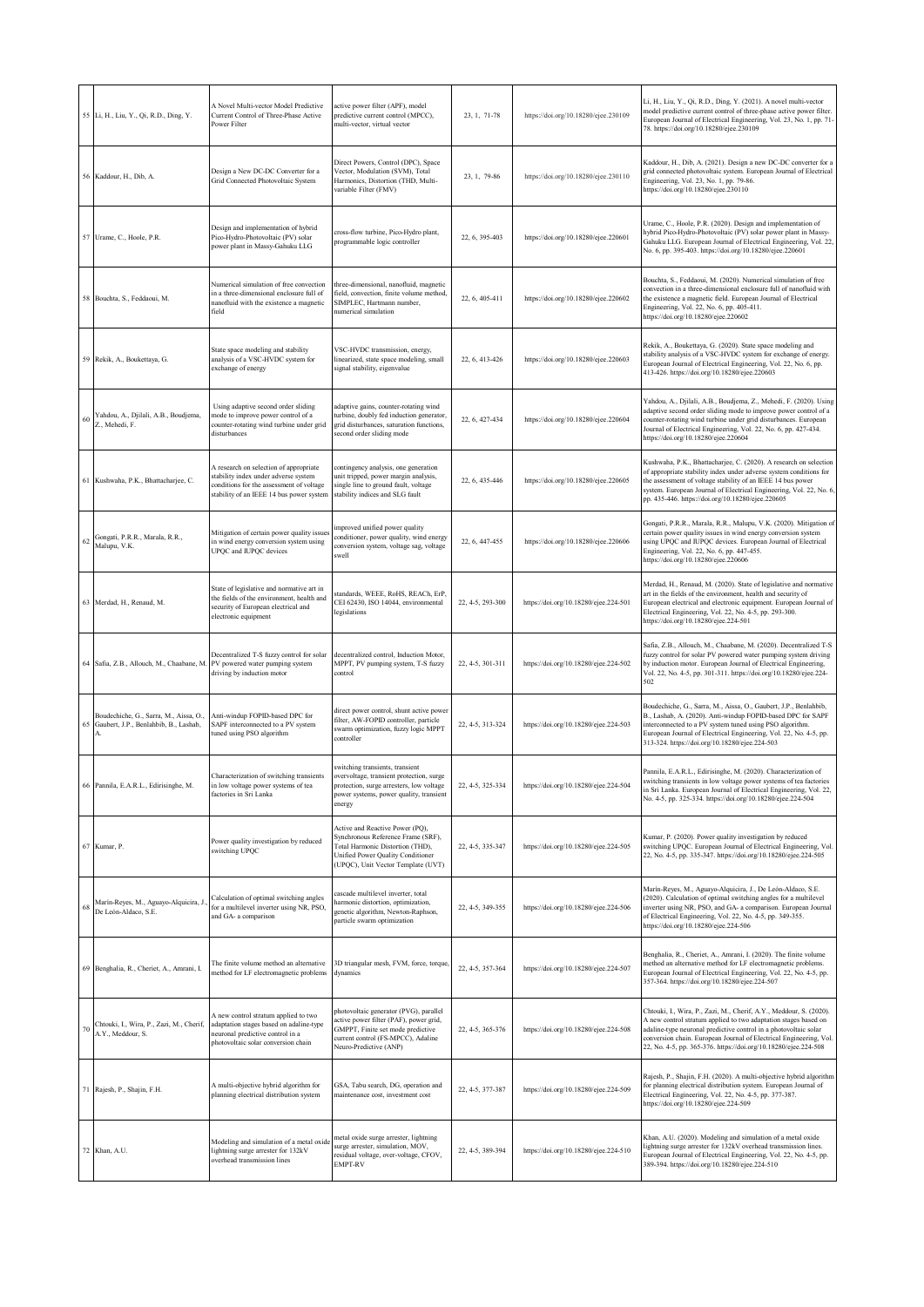| 73     | Djerboub, K., Allaoui, T., Champenois<br>G., Denai, M., Habib, C.         | Particle swarm optimization trained<br>artificial neural network to control shunt<br>active power filter based on multilevel<br>flying capacitor inverter                                            | ANN-PSO, Flying Capacitor Inverter<br>(FCI), non-linear load, power quality,<br>SAPF, Synchronous Reference Frame<br>(SRF), THD                              | 22, 3, 199-207 | https://doi.org/10.18280/ejee.220301 | Djerboub, K., Allaoui, T., Champenois, G., Denai, M., Habib, C.<br>(2020). Particle swarm optimization trained artificial neural<br>network to control shunt active power filter based on multilevel<br>flying capacitor inverter. European Journal of Electrical<br>Engineering, Vol. 22, No. 3, pp. 199-207.<br>https://doi.org/10.18280/ejee.220301 |
|--------|---------------------------------------------------------------------------|------------------------------------------------------------------------------------------------------------------------------------------------------------------------------------------------------|--------------------------------------------------------------------------------------------------------------------------------------------------------------|----------------|--------------------------------------|--------------------------------------------------------------------------------------------------------------------------------------------------------------------------------------------------------------------------------------------------------------------------------------------------------------------------------------------------------|
| 74     | Elmahfoud, M., Bossoufi, B., Taoussi,<br>M., El Ouanjli, N., Derouich, A. | Comparative study between backstepping<br>adaptive and field oriented controls for<br>doubly fed induction motor                                                                                     | control motor, DFIM, adaptive,<br>Lyapunov                                                                                                                   | 22, 3, 209-221 | https://doi.org/10.18280/ejee.220302 | Elmahfoud, M., Bossoufi, B., Taoussi, M., El Ouanjli, N.,<br>Derouich, A. (2020). Comparative study between backstepping<br>adaptive and field oriented controls for doubly fed induction motor.<br>European Journal of Electrical Engineering, Vol. 22, No. 3, pp.<br>209-221. https://doi.org/10.18280/ejee.220302                                   |
|        | 75 Sumbung, F.H., Letsoin, Y.                                             | Modeling and control of electric motors<br>U.S. electric motors type dripproff 1150<br>RPM/10 HP/240 volt using<br>MATLAB/Simulink                                                                   | simulation process interference DC<br>motor model, box chart and Simulink/<br><b>MATLAB</b>                                                                  | 22, 3, 223-232 | https://doi.org/10.18280/ejee.220303 | Sumbung, F.H., Letsoin, Y. (2020). Modeling and control of<br>electric motors U.S. electric motors type dripproff 1150 RPM/10<br>HP/240 volt using MATLAB/Simulink. European Journal of<br>Electrical Engineering, Vol. 22, No. 3, pp. 223-232.<br>https://doi.org/10.18280/ejee.220303                                                                |
|        | 76 Zhang, T., Lu, C., Zheng, Z.                                           | Adaptive fuzzy controller for electric<br>spring                                                                                                                                                     | electric spring, voltage stability,<br>regulatory factor, fuzzy controller,<br>adaptive fuzzy controller                                                     | 22, 3, 233-239 | https://doi.org/10.18280/ejee.220304 | Zhang, T., Lu, C., Zheng, Z. (2020). Adaptive fuzzy controller for<br>electric spring. European Journal of Electrical Engineering, Vol.<br>22, No. 3, pp. 233-239. https://doi.org/10.18280/ejee.220304                                                                                                                                                |
|        | 77 Gupta, P., Swarnkar, P.                                                | A new approach towards integration of<br>multi-frequency, multi-voltage intertied<br>hybrid power system                                                                                             | intertied hybrid power system, droop<br>control, interlinking power converter,<br>coordinated control, adaptive power<br>sharing                             | 22, 3, 241-253 | https://doi.org/10.18280/ejee.220305 | Gupta, P., Swarnkar, P. (2020). A new approach towards<br>integration of multi-frequency, multi-voltage intertied hybrid power<br>system. European Journal of Electrical Engineering, Vol. 22, No. 3,<br>pp. 241-253. https://doi.org/10.18280/ejee.220305                                                                                             |
|        | 78 Kerrouche, F., Tazerart, F., Taib, N.                                  | Novel topology of a multilevel inverter<br>dedicated to electric traction drive                                                                                                                      | multilevel inverter, seven-level inverter,<br>pulse width modulation, total harmonic<br>distortion. PMSM. electric traction<br>drive, field-oriented control | 22, 3, 255-263 | https://doi.org/10.18280/ejee.220306 | Kerrouche, F., Tazerart, F., Taib, N. (2020). Novel topology of a<br>multilevel inverter dedicated to electric traction drive. European<br>Journal of Electrical Engineering, Vol. 22, No. 3, pp. 255-263.<br>https://doi.org/10.18280/ejee.220306                                                                                                     |
|        | 79 El Bakri, A., Boumhidi, I.                                             | A new intelligent fault-tolerant control<br>scheme for wind energy systems under<br>actuator faults                                                                                                  | wind turbines, fault-tolerant control<br>(FTC), actuator fault, extreme learning<br>machine, multiplicative faults, additive<br>faults                       | 22, 3, 265-272 | https://doi.org/10.18280/ejee.220307 | El Bakri, A., Boumhidi, I. (2020). A new intelligent fault-tolerant<br>control scheme for wind energy systems under actuator faults.<br>European Journal of Electrical Engineering, Vol. 22, No. 3, pp.<br>265-272. https://doi.org/10.18280/ejee.220307                                                                                               |
|        | 80 Djilali, A.B., Yahdou, A., Bounadja, E., Mehedi, F.                    | Stopping the drift problem in the tracking<br>of maximum power point for photovoltaic<br>system by using modified variable step<br>size incremental conductance method                               | photovoltaic panel, boost converter,<br>variable step size incremental<br>conductance method                                                                 | 22, 3, 273-283 | https://doi.org/10.18280/ejee.220308 | Djilali, A.B., Yahdou, A., Bounadja, E., Mehedi, F. (2020).<br>Stopping the drift problem in the tracking of maximum power point<br>for photovoltaic system by using modified variable step size<br>ncremental conductance method. European Journal of Electrical<br>Engineering, Vol. 22, No. 3, pp. 273-283.<br>https://doi.org/10.18280/ejee.220308 |
|        | 81 Gao, Y.H., Lu, H.L.                                                    | One wideband coplanar waveguide-fed<br>balanced dipole antenna design                                                                                                                                | oaded antenna, resistively loaded,<br>indoor antenna, ultra-wideband (UWB)                                                                                   | 22, 3, 285-291 | https://doi.org/10.18280/ejee.220309 | Gao, Y.H., Lu, H.L. (2020). One wideband coplanar waveguide-fed<br>palanced dipole antenna design. European Journal of Electrical<br>Engineering, Vol. 22, No. 3, pp. 285-291.<br>https://doi.org/10.18280/ejee.220309                                                                                                                                 |
| 82     | Stackler, C., Morel, F., Ladoux, p.,<br>Dworakowski, P.                   | Modelling of a 25 kV-50 Hz railway<br>infrastructure for harmonic analysis                                                                                                                           | railway supply, impedance, skin effect,<br>state space representation, harmonic<br>interactions. EMC                                                         | 22, 2, 87-96   | https://doi.org/10.18280/ejee.220201 | Stackler, C., Morel, F., Ladoux, p., Dworakowski, P. (2020).<br>Modelling of a 25 kV-50 Hz railway infrastructure for harmonic<br>analysis. European Journal of Electrical Engineering, Vol. 22, No.<br>2, pp. 87-96. https://doi.org/10.18280/ejee.220201                                                                                             |
|        | 83 Risticevic, M., Moeckel, A.                                            | Topological approach for minimization of<br>cogging torque in permanent magnet<br>synchronous motors                                                                                                 | opology, optimization, rotor, structure,<br>on/off approach, PMSM, cogging torque                                                                            | 22, 2, 97-104  | https://doi.org/10.18280/ejee.220202 | Risticevic, M., Moeckel, A. (2020). Topological approach for<br>minimization of cogging torque in permanent magnet synchronous<br>motors. European Journal of Electrical Engineering, Vol. 22, No. 2,<br>pp. 97-104. https://doi.org/10.18280/ejee.220202                                                                                              |
| 84     | Jia, C.X., Ding, H.Y., Zhang, C.J.,<br>Zhang, X.                          | Management and security analysis of<br>blockchain shard storage for monitoring<br>data on the state of smart substations                                                                             | smart substations, blockchain shard<br>storage, security analysis, ubiquitous<br>power Internet of Things (UPIoT)                                            | 22, 2, 105-110 | https://doi.org/10.18280/ejee.220203 | Jia, C.X., Ding, H.Y., Zhang, C.J., Zhang, X. (2020). Management<br>and security analysis of blockchain shard storage for monitoring<br>data on the state of smart substations. European Journal of<br>Electrical Engineering, Vol. 22, No. 2, pp. 105-110.<br>https://doi.org/10.18280/ejee.220203                                                    |
| 85     | Severiano, Y.R., Alquicira, J.A., De L<br>ón Aldaco, S.E., Santos, L.M.C. | Comparative analysis of PWM techniques cascaded, modulation technique,<br>in the set: Multilevel inverter + induction modulation index, multilevel inverter,<br>motor                                | total harmonic distortion                                                                                                                                    | 22, 2, 111-117 | https://doi.org/10.18280/ejee.220204 | Severiano, Y.R., Alquicira, J.A., De León Aldaco, S.E., Santos,<br>L.M.C. (2020). Comparative analysis of PWM techniques in the<br>set: Multilevel inverter + induction motor. European Journal of<br>Electrical Engineering, Vol. 22, No. 2, pp. 111-117.<br>https://doi.org/10.18280/ejee.220204                                                     |
| 86     | Gallas, H., Mseddi, A., Le Ballois, S.<br>Aloui, H., Vido, L.             | Modeling and control of 1.5 MW HESG-<br>Based wind conversion system: Advanced<br>aerodynamic modeling                                                                                               | FAST, HESG, large-scale WCS,<br>modeling, PI-based fuzzy logic control,<br>robust control                                                                    | 22, 2, 119-128 | https://doi.org/10.18280/ejee.220205 | Gallas, H., Mseddi, A., Le Ballois, S., Aloui, H., Vido, L. (2020).<br>Modeling and control of 1.5 MW HESG-Based wind conversion<br>system: Advanced aerodynamic modeling. European Journal of<br>Electrical Engineering, Vol. 22, No. 2, pp. 119-128.<br>https://doi.org/10.18280/ejee.220205                                                         |
| $87\,$ | Zhang, L., Sun, Y.M., Cai, S.N., Yuan<br>J.N., Wang, B.Y.                 | Non-invasive load identification based on<br>real-time extraction of multiple steady-<br>state parameters and optimization of state<br>coding                                                        | non-intrusive load monitoring (NILM),<br>load identification, steady-state<br>parameters, affinity propagation (AP)<br>clustering                            | 22, 2, 129-135 | https://doi.org/10.18280/ejee.220206 | Zhang, L., Sun, Y.M., Cai, S.N., Yuan, J.N., Wang, B.Y. (2020).<br>Non-invasive load identification based on real-time extraction of<br>multiple steady-state parameters and optimization of state coding.<br>European Journal of Electrical Engineering, Vol. 22, No. 2, pp.<br>129-135. https://doi.org/10.18280/ejee.220206                         |
| 88     | Mohamed, H., Abdelmadjid, B., Lotfi,                                      | Improvement of direct torque control<br>performances for induction machine using backstepping, direct torque control,<br>a robust backstepping controller and a<br>new stator resistance compensator | induction machine, nonlinear control,<br>space vector modulation stator resistance<br>compensator, super twisting strategy                                   | 22, 2, 137-144 | https://doi.org/10.18280/ejee.220207 | Mohamed, H., Abdelmadjid, B., Lotfi, B. (2020). Improvement of<br>direct torque control performances for induction machine using a<br>obust backstepping controller and a new stator resistance<br>compensator. European Journal of Electrical Engineering, Vol. 22,<br>No. 2, pp. 137-144. https://doi.org/10.18280/ejee.220207                       |
|        | 89 Fapi, C.B.N., Wira, P., Kamta, M., Colicchio, B.                       | Voltage regulation control with adaptive<br>fuzzy logic for a stand-alone photovoltaic<br>system                                                                                                     | voltage control, fuzzy logic controller,<br>MPPT algorithms, photovoltaic panel,<br>DC-DC converter                                                          | 22, 2, 145-152 | https://doi.org/10.18280/ejee.220208 | Fapi, C.B.N., Wira, P., Kamta, M., Colicchio, B. (2020). Voltage<br>regulation control with adaptive fuzzy logic for a stand-alone<br>photovoltaic system. European Journal of Electrical Engineering,<br>Vol. 22, No. 2, pp. 145-152. https://doi.org/10.18280/ejee.220208                                                                            |
|        | 90 Zaamouche, F., Saad, S., Hamiche, L.                                   | Discontinuous PWM applied for a three-<br>phase five-level CHB inverter fed by PV<br>solar-boost converter                                                                                           | cascaded inverter, boost converter,<br>discontinuous modulation, switching<br>osses                                                                          | 22, 2, 153-161 | https://doi.org/10.18280/ejee.220209 | Zaamouche, F., Saad, S., Hamiche, L. (2020). Discontinuous PWM<br>applied for a three-phase five-level CHB inverter fed by PV solar-<br>boost converter. European Journal of Electrical Engineering, Vol.<br>22, No. 2, pp. 153-161. https://doi.org/10.18280/ejee.220209                                                                              |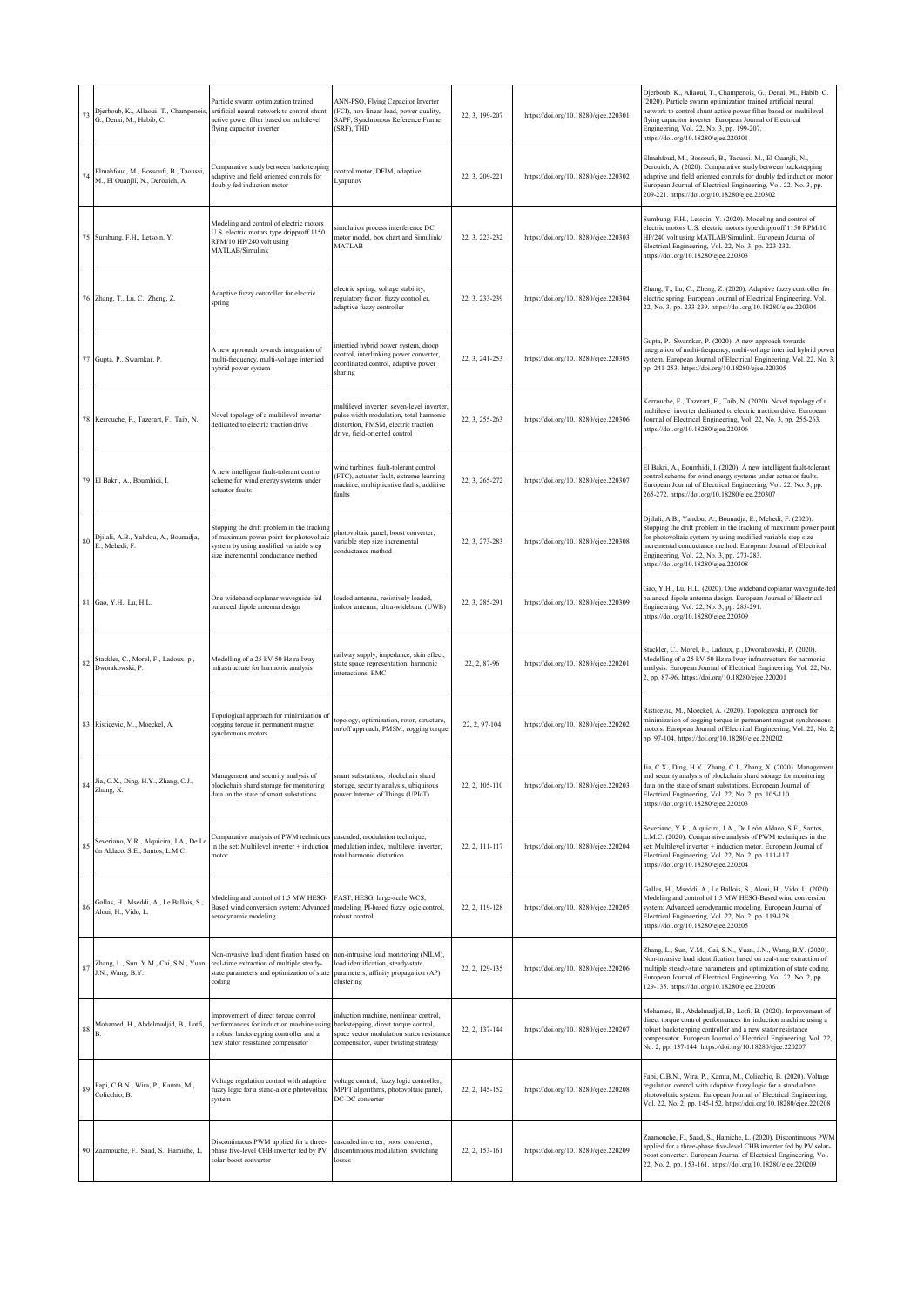| 91                   | Sun, C., Liu, X.T., Yin, Z.W., Di, Y.J.<br>Wang, Z.Y.                                            | Whole-station visualization of secondary<br>circuit in smart substation based on<br>hybrid topology                                                | mart substation, secondary circuit,<br>visualization, hybrid topology                                                                                                                                                                           | 22, 2, 163-168 | https://doi.org/10.18280/ejee.220210 | Sun, C., Liu, X.T., Yin, Z.W., Di, Y.J., Wang, Z.Y. (2020).<br>Whole-station visualization of secondary circuit in smart substation<br>based on hybrid topology. European Journal of Electrical<br>Engineering, Vol. 22, No. 2, pp. 163-168.<br>https://doi.org/10.18280/ejee.220210                                                            |
|----------------------|--------------------------------------------------------------------------------------------------|----------------------------------------------------------------------------------------------------------------------------------------------------|-------------------------------------------------------------------------------------------------------------------------------------------------------------------------------------------------------------------------------------------------|----------------|--------------------------------------|-------------------------------------------------------------------------------------------------------------------------------------------------------------------------------------------------------------------------------------------------------------------------------------------------------------------------------------------------|
| 92                   | Chelli, S.E., Nemmour, A.L., Ahmed,<br>M.A., Boussaid, A., Khezzar, A.                           | An effective approach for real-time<br>parameters estimation of doubly-fed<br>induction machine using forgetting factor<br>RLS algorithm           | doubly fed induction machines, squirrel-<br>cage induction machine, real-time<br>parameters estimation, forgetting factor<br>recursive least-squares algorithm (FF-<br>RLS)                                                                     | 22, 2, 169-177 | https://doi.org/10.18280/ejee.220211 | Chelli, S.E., Nemmour, A.L., Ahmed, M.A., Boussaid, A.,<br>Khezzar, A. (2020). An effective approach for real-time parameters<br>estimation of doubly-fed induction machine using forgetting factor<br>RLS algorithm. European Journal of Electrical Engineering, Vol.<br>22, No. 2, pp. 169-177. https://doi.org/10.18280/ejee.220211          |
|                      | 93 Philip, M.A.D., Kareem, P.F.A.                                                                | Power conditioning using DVR under<br>symmetrical and unsymmetrical fault<br>conditions                                                            | dynamic voltage restorer (DVR), power<br>quality (PQ), single line to ground fault<br>(SLG), double line to ground fault<br>(LLG), triple line to ground fault<br>(LLLG), total harmonics distortion<br>(THD), voltage indices                  | 22.2.179-191   | https://doi.org/10.18280/ejee.220212 | Philip, M.A.D., Kareem, P.F.A. (2020). Power conditioning using<br>DVR under symmetrical and unsymmetrical fault conditions.<br>European Journal of Electrical Engineering, Vol. 22, No. 2, pp.<br>179-191. https://doi.org/10.18280/ejee.220212                                                                                                |
| 94                   | Wang, D., Pang, K., Wang, W., Zhang<br>Y., Yao, W., Zhao, L.                                     | Development and application of an<br>internal fault detection system for<br>transformer based on wall climbing robot                               | internal faults, transformer, intelligent<br>fault detection, socket programming                                                                                                                                                                | 22, 2, 193-198 | https://doi.org/10.18280/ejee.220213 | Wang, D., Pang, K., Wang, W., Zhang, Y., Yao, W., Zhao, L.<br>(2020). Development and application of an internal fault detection<br>system for transformer based on wall climbing robot. European<br>Journal of Electrical Engineering, Vol. 22, No. 2, pp. 193-198.<br>https://doi.org/10.18280/ejee.220213                                    |
| 95                   | Oscullo, J., Gallardo, C.                                                                        | Small signal stability enhancement of a<br>multimachine power system using<br>probabilistic tuning PSS based in wide<br>area monitoring data       | monte Carlo, power system stabilizer,<br>WAMS, heuristic algorithms,<br>probabilistic modal analysis, small<br>signal stability                                                                                                                 | 22, 1, 1-12    | https://doi.org/10.18280/ejee.220101 | Oscullo, J., Gallardo, C. (2020). Small signal stability<br>enhancement of a multimachine power system using probabilistic<br>tuning PSS based in wide area monitoring data. European Journal<br>of Electrical Engineering, Vol. 22, No. 1, pp. 1-12.<br>https://doi.org/10.18280/ejee.220101                                                   |
|                      | Bahena, A.V., De León Aldaco, S.E.,<br>Alquicira, J.A.                                           | Simulation for a dual inverter feeding a<br>three-phase open-end winding induction<br>motor: A comparative study of PWM<br>techniques              | dual inverter, open-end winding<br>induction motor, PWM techniques                                                                                                                                                                              | 22, 1, 13-21   | https://doi.org/10.18280/ejee.220102 | Bahena, A.V., De León Aldaco, S.E., Alquicira, J.A. (2020).<br>Simulation for a dual inverter feeding a three-phase open-end<br>winding induction motor: A comparative study of PWM techniques.<br>European Journal of Electrical Engineering, Vol. 22, No. 1, pp. 13-<br>21. https://doi.org/10.18280/ejee.220102                              |
| $\mathbf{9}^{\circ}$ | Tolibjonovich, D.S., Islomovna, T.M.,<br>Saidulloevna, M.D.                                      | Modeling of starting transition processes<br>of asynchronous motors with reduced<br>voltage of the supply network                                  | educed voltage, power quality,<br>synchronous machines, MATLAB,<br>computer simulation, starting transients,<br>mechanical characteristic                                                                                                       | 22, 1, 23-28   | https://doi.org/10.18280/ejee.220103 | Tolibjonovich, D.S., Islomovna, T.M., Saidulloevna, M.D. (2020).<br>Modeling of starting transition processes of asynchronous motors<br>with reduced voltage of the supply network. European Journal of<br>Electrical Engineering, Vol. 22, No. 1, pp. 23-28.<br>https://doi.org/10.18280/ejee.220103                                           |
| 98                   | Wang, Y.S., Gao, J., Xu, Z.W., Li,<br>L.X.                                                       | A short-term output power prediction<br>model of wind power based on deep<br>learning of grouped time series                                       | wind power plant, output power<br>prediction, short-term wind power<br>prediction, deep learning, new energy<br>application                                                                                                                     | 22, 1, 29-38   | https://doi.org/10.18280/ejee.220104 | Wang, Y.S., Gao, J., Xu, Z.W., Li, L.X. (2019). A short-term<br>output power prediction model of wind power based on deep<br>learning of grouped time series. European Journal of Electrical<br>Engineering, Vol. 22, No. 1, pp. 29-38.<br>https://doi.org/10.18280/ejee.220104                                                                 |
|                      | Chaithanakulwat, A.                                                                              | Optimization of shunt active power<br>filtering with PI control in a three-phase<br>three-wire system                                              | hysteresis current band, shunt active<br>filter power, non-linear load, total<br>harmonic distortion, inverter                                                                                                                                  | 22, 1, 39-47   | https://doi.org/10.18280/ejee.220105 | Chaithanakulwat, A. (2020). Optimization of shunt active power<br>filtering with PI control in a three-phase three-wire system.<br>European Journal of Electrical Engineering, Vol. 22, No. 1, pp. 39-<br>47. https://doi.org/10.18280/ejee.220105                                                                                              |
|                      | Aguayo-Alquicira, J., León-Aldaco,<br>100 S.E.D., Calleja-Gjumlich, J.H.,<br>Claudio-Sánchez, A. | Switching angles calculation in<br>multilevel inverters using triangular<br>number sequence -- A THD minimization<br>approach                      | otal harmonic distortion, pulse<br>nodulation, pascal triangle, triangular<br>umbers, switching pattern                                                                                                                                         | 22, 1, 49-55   | https://doi.org/10.18280/ejee.220106 | Aguayo-Alquicira, J., León-Aldaco, S.E.D., Calleja-Gjumlich, J.H.,<br>Claudio-Sánchez, A. (2020). Switching angles calculation in<br>multilevel inverters using triangular number sequence -- A THD<br>minimization approach. European Journal of Electrical<br>Engineering, Vol. 22, No. 1, pp. 49-55.<br>https://doi.org/10.18280/ejee.220106 |
| $101\,$              | Li, B., Fan, L., Liu, Y.X., He, J.H.,<br>Sun, B.                                                 | Design and application of a visualized<br>fault joint diagnosis system for<br>overheating fault of gas insulated<br>switchgear                     | gas-insulated switchgear (GIS),<br>overheating fault, X-ray, visualized<br>fault, joint diagnosis system                                                                                                                                        | 22, 1, 57-62   | https://doi.org/10.18280/ejee.220107 | Li, B., Fan, L., Liu, Y.X., He, J.H., Sun, B. (2020). Design and<br>application of a visualized fault joint diagnosis system for<br>overheating fault of gas insulated switchgear. European Journal of<br>Electrical Engineering, Vol. 22, No. 1, pp. 57-62.<br>https://doi.org/10.18280/ejee.220107                                            |
|                      | 102 Dahbi, M., Doubabi, S., Rachid, A.                                                           | ceal time implementation for a low-cost<br>control for BLDC motor current ripple<br>minimization                                                   | orusniess DC motor, trapezoidai back-<br>EMF force, PI controller, current ripple,<br>current control                                                                                                                                           | 22, 1, 63-69   | https://doi.org/10.18280/ejee.220108 | Dahbi, M., Doubabi, S., Rachid, A. (2020). Real time<br>implementation for a low-cost control for BLDC motor current<br>ripple minimization. European Journal of Electrical Engineering,<br>Vol. 22, No. 1, pp. 63-69. https://doi.org/10.18280/ejee.220108                                                                                     |
|                      | 103 Kamyab, G.                                                                                   | Optimal feeder routing and DG<br>placement using Kruskal's algorithm                                                                               | electrical distribution network planning,<br>distribution feeder routing, distributed<br>generators                                                                                                                                             | 22, 1, 71-78   | https://doi.org/10.18280/ejee.220109 | Kamyab, G. (2020). Optimal feeder routing and DG placement<br>using Kruskal's algorithm. European Journal of Electrical<br>Engineering, Vol. 22, No. 1, pp. 71-78.<br>https://doi.org/10.18280/ejee.220109                                                                                                                                      |
|                      | 104 Liu, D.D., Zhou, L., Sai, X.Y.                                                               | Vector-proportional-integral control of<br>inductor-capacitor-inductor active power<br>filter under the alpha-beta stationary<br>coordinate system | Inductor-capacitor-inductor (LCL) filter,<br>active power filter (APF), compensation<br>for n-th order harmonic current, alpha-<br>beta $(\alpha-\beta)$ stationary coordinate system,<br>vector-proportional-integral (VPI)<br>current control | 22, 1, 79-86   | https://doi.org/10.18280/ejee.220110 | Liu, D.D., Zhou, L., Sai, X.Y. (2020). Vector-proportional-integral<br>control of inductor-capacitor-inductor active power filter under the<br>alpha-beta stationary coordinate system. European Journal of<br>Electrical Engineering, Vol. 22, No. 1, pp. 79-86.<br>https://doi.org/10.18280/ejee.220110                                       |
|                      | El Hamdaouy, A., Salhi, I., Doubabi,<br>S., Essounbouli, N., Chennani, M.                        | An integrated approach for modeling<br>three-phase micro hydropower plants                                                                         | renewable energy, micro hydropower<br>plant, modelling, pelton turbine,<br>synchronous generator                                                                                                                                                | 21, 6, 479-487 | https://doi.org/10.18280/ejee.210601 | El Hamdaouy, A., Salhi, I., Doubabi, S., Essounbouli, N.,<br>Chennani, M. (2019). An integrated approach for modeling three-<br>phase micro hydropower plants. European Journal of Electrical<br>Engineering, Vol. 21, No. 6, pp. 479-487.<br>https://doi.org/10.18280/ejee.210601                                                              |
| 106                  | Vu, T.T.N., Teyssèdre, G., Roy, S.L.,<br>Anh, T.T., Trần, T.S., Nguyen, X.T.,<br>Nguyễn, Q.V.    | The challenges and opportunities for the<br>power transmission grid of Vietnam                                                                     | energy grid, energy mix, HVDC,<br>vietnam, renewable energy                                                                                                                                                                                     | 21, 6, 489-497 | https://doi.org/10.18280/ejee.210602 | Vu, T.T.N., Teyssèdre, G., Roy, S.L., Anh, T.T., Trần, T.S.,<br>Nguyen, X.T., Nguyễn, Q.V. (2019). The challenges and<br>opportunities for the power transmission grid of Vietnam.<br>European Journal of Electrical Engineering, Vol. 21, No. 6, pp.<br>489-497. https://doi.org/10.18280/ejee.210602                                          |
|                      | 107 Oscullo, J., Gallardo, C.                                                                    | Tuning and location of PSS in<br>multimachine power system with state<br>feedback control for electromechanical<br>oscillation damping control     | modal analysis, power system stability,<br>oscillation damping, power system<br>control, neural network                                                                                                                                         | 21, 6, 499-507 | https://doi.org/10.18280/ejee.210603 | Oscullo, J., Gallardo, C. (2019). Tuning and location of PSS in<br>multimachine power system with state feedback control for<br>electromechanical oscillation damping control. European Journal of<br>Electrical Engineering, Vol. 21, No. 6, pp. 499-507.<br>https://doi.org/10.18280/ejee.210603                                              |
|                      | 108 Kou, Z.C., Fang, Y.J., Bleszinski, L.                                                        | A bifurcation deep neural network for<br>electricity meter error prediction under<br>actual conditions                                             | Convolutional Neural Network (CNN),<br>autoencoder, measuring errors,<br>electricity meters                                                                                                                                                     | 21, 6, 509-514 | https://doi.org/10.18280/ejee.210604 | Kou, Z.C., Fang, Y.J., Bleszinski, L. (2019). A bifurcation deep<br>neural network for electricity meter error prediction under actual<br>conditions. European Journal of Electrical Engineering, Vol. 21,<br>No. 6, pp. 509-514. https://doi.org/10.18280/ejee.210604                                                                          |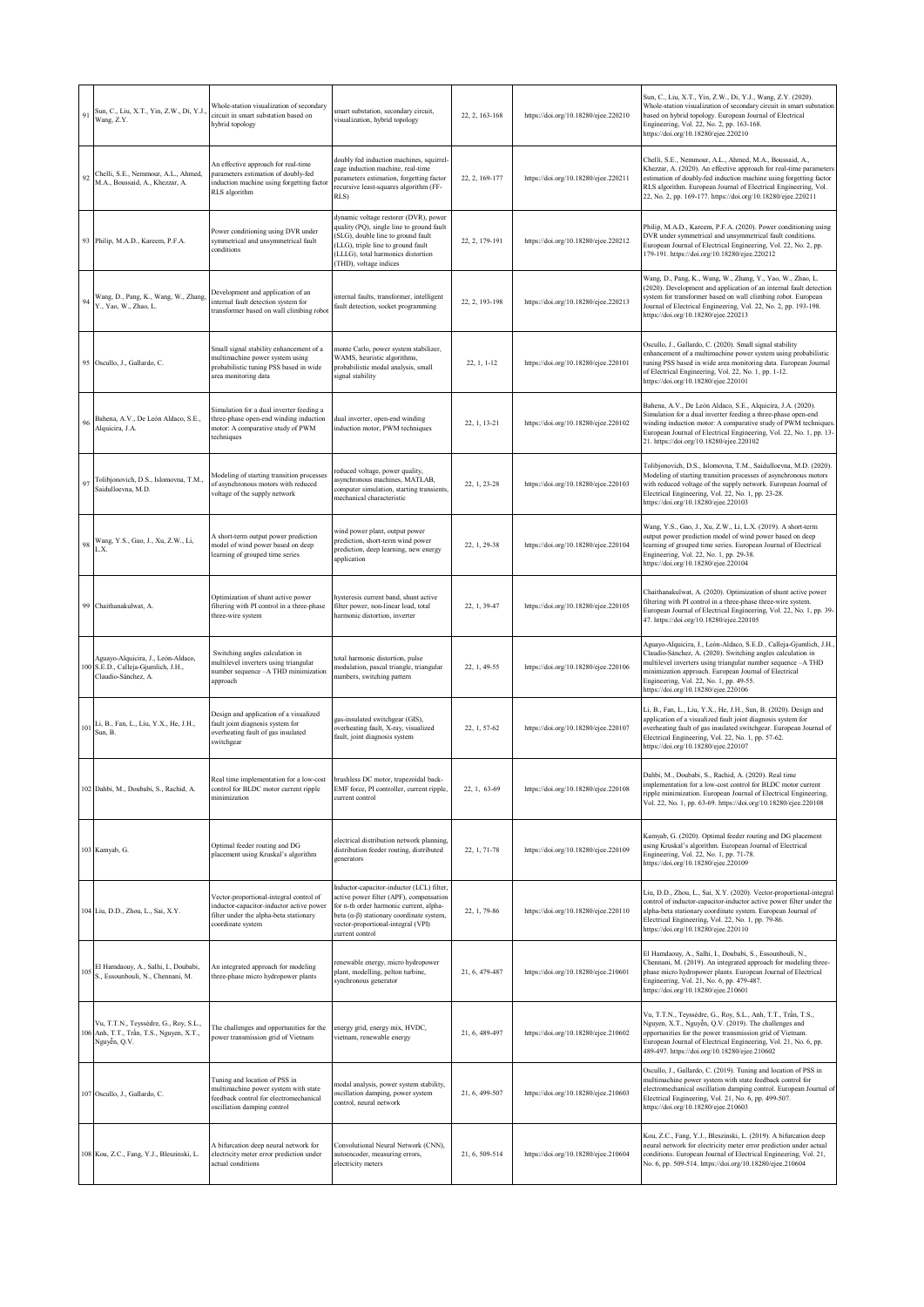|     | 109 Latroch, M., Khiat, M., Rahiel, D.                                                                                                              | An IDMT overcurrent protective relay<br>based on ADALINE                                                                                                                                           | overcurrent, protective relay, ADALINE,<br>simulation, hardware-in-the-loop,<br>validation                                                                                                                                                       | 21, 6, 515-522 | https://doi.org/10.18280/ejee.210605 | Latroch, M., Khiat, M., Rahiel, D. (2019). An IDMT overcurrent<br>protective relay based on ADALINE. European Journal of<br>Electrical Engineering, Vol. 21, No. 6, pp. 515-522.<br>https://doi.org/10.18280/ejee.210605                                                                                                                            |
|-----|-----------------------------------------------------------------------------------------------------------------------------------------------------|----------------------------------------------------------------------------------------------------------------------------------------------------------------------------------------------------|--------------------------------------------------------------------------------------------------------------------------------------------------------------------------------------------------------------------------------------------------|----------------|--------------------------------------|-----------------------------------------------------------------------------------------------------------------------------------------------------------------------------------------------------------------------------------------------------------------------------------------------------------------------------------------------------|
|     | 110 Alwan, S.H.                                                                                                                                     | Protection of transmission line based on<br>the severity index using generation<br>rescheduling strategy                                                                                           | ine contingency, transmission line<br>overloading, differential evolution<br>algorithm, generation rescheduling,<br>severity index                                                                                                               | 21, 6, 523-530 | https://doi.org/10.18280/ejee.210606 | Alwan, S.H. (2019). Protection of transmission line based on the<br>severity index using generation rescheduling strategy. European<br>Journal of Electrical Engineering, Vol. 21, No. 6, pp. 523-530.<br>https://doi.org/10.18280/ejee.210606                                                                                                      |
| 111 | Yang, L., Huang, T.M., Deng, L.,<br>Zeng, Y.F., Huang, S.D.                                                                                         | Analysis on chaotic mechanism of direct-<br>drive permanent magnet synchronous<br>generators based on lyapunov stability<br>theory                                                                 | direct-drive permanent magnet<br>synchronous generator (D-PMSG),<br>chaotic features, affine transform,<br>bifurcation, lyapunov stability                                                                                                       | 21, 6, 531-537 | https://doi.org/10.18280/ejee.210607 | Yang, L., Huang, T.M., Deng, L., Zeng, Y.F., Huang, S.D. (2019).<br>Analysis on chaotic mechanism of direct-drive permanent magnet<br>synchronous generators based on lyapunov stability theory.<br>European Journal of Electrical Engineering, Vol. 21, No. 6, pp.<br>531-537. https://doi.org/10.18280/ejee.210607                                |
|     | 112 Chaithanakulwat, A.                                                                                                                             | Design of solar-powered aeration system<br>for shrimp ponds of farmers in Thailand                                                                                                                 | photovoltaic, air pump system, boost<br>converter, life cycle cost, control<br>equipment, aquaculture, hysteresis<br>current band, dissolved oxygen level                                                                                        | 21, 6, 539-546 | https://doi.org/10.18280/ejee.210608 | Chaithanakulwat, A. (2019). Design of solar-powered aeration<br>system for shrimp ponds of farmers in Thailand. European Journal<br>of Electrical Engineering, Vol. 21, No. 6, pp. 539-546.<br>https://doi.org/10.18280/ejee.210608                                                                                                                 |
|     | 113 Bharathi, C.R.                                                                                                                                  | Design of new asymmetrical cascaded<br>multilevel inverter with reduced number<br>of switches                                                                                                      | MLI, FFT, solar, wind, MCM                                                                                                                                                                                                                       | 21, 6, 547-552 | https://doi.org/10.18280/ejee.210609 | Bharathi, C.R. (2019). Design of new asymmetrical cascaded<br>multilevel inverter with reduced number of switches. European<br>Journal of Electrical Engineering, Vol. 21, No. 6, pp. 547-552.<br>https://doi.org/10.18280/ejee.210609                                                                                                              |
|     | Cucumo, M.A., Ferraro, V.,<br>Kaliakatsos, D., Nicoletti, F.                                                                                        | Study of kinematic system for solar<br>tracking of a linear Fresnel plant to<br>reduce end losses                                                                                                  | linear fresnel reflectors, stepper, biaxial<br>movement, solar tracking                                                                                                                                                                          | 21, 5, 393-400 | https://doi.org/10.18280/ejee.210501 | Cucumo, M.A., Ferraro, V., Kaliakatsos, D., Nicoletti, F. (2019).<br>Study of kinematic system for solar tracking of a linear Fresnel<br>plant to reduce end losses. European Journal of Electrical<br>Engineering, Vol. 21, No. 5, pp. 393-400.<br>https://doi.org/10.18280/ejee.210501                                                            |
|     | 115 Pankratov, E.L.                                                                                                                                 | An approach to manufacture small<br>multiplexer with dense field-effect<br>transistors                                                                                                             | logic gate, multiplexer, field-effect<br>transistors, mismatch-induced stress                                                                                                                                                                    | 21, 5, 401-414 | https://doi.org/10.18280/ejee.210502 | Pankratov, E.L. (2019). An approach to manufacture small<br>multiplexer with dense field-effect transistors. European Journal of<br>Electrical Engineering, Vol. 21, No. 5, pp. 401-414.<br>https://doi.org/10.18280/ejee.210502                                                                                                                    |
|     | Wang, L., Wang, S.G., Wu, D.L., Liu,<br>$116$ $\frac{116}{11}$ $\frac{116}{11}$ $\frac{116}{11}$ $\frac{116}{11}$ $\frac{116}{11}$ $\frac{116}{11}$ | An evaluation method for harmonic<br>emission level based on principal<br>component regression                                                                                                     | harmonic emission level, evaluation,<br>Principal Component Regression (PCR),<br>power system                                                                                                                                                    | 21, 5, 415-420 | https://doi.org/10.18280/ejee.210503 | Wang, L., Wang, S.G., Wu, D.L., Liu, H.H., Wang, J. (2019). An<br>evaluation method for harmonic emission level based on principal<br>component regression. European Journal of Electrical Engineering,<br>Vol. 21, No. 5, pp. 415-420. https://doi.org/10.18280/ejee.210503                                                                        |
| 117 | Moussa, O., Abdessemed, R.,<br>Benaggoune, S., Benguesmia, H.                                                                                       | Sliding mode control of a grid-connected<br>brushless doubly fed induction generator                                                                                                               | <b>Brushless Doubly Fed Induction</b><br>Generator (BDFIG), vector control,<br>active and reactive power, back-to-back<br>converter, sliding mode control                                                                                        | 21, 5, 421-430 | https://doi.org/10.18280/ejee.210504 | Moussa, O., Abdessemed, R., Benaggoune, S., Benguesmia, H.<br>2019). Sliding mode control of a grid-connected brushless doubly<br>fed induction generator. European Journal of Electrical<br>Engineering, Vol. 21, No. 5, pp. 421-430.<br>10504/https://doi.org/10.18280/ejee.210504                                                                |
|     | Walid, H., Djamel, R., Sami, M.,<br>$118$ Elbaki, D.A.                                                                                              | Fractional order direct torque control of<br>permanent magnet synchronous machine                                                                                                                  | Direct Torque Control (DTC),<br>Permanent Magnet Synchronous<br>Machine (PMSM), fractional order PID<br>controller, classical PID controller, bode<br>'s ideal transfer function, comparison                                                     | 21, 5, 431-438 | https://doi.org/10.18280/ejee.210505 | Walid, H., Djamel, R., Sami, M., Elbaki, D.A. (2019). Fractional<br>order direct torque control of permanent magnet synchronous<br>machine. European Journal of Electrical Engineering, Vol. 21, No.<br>5, pp. 431-438. https://doi.org/10.18280/ejee.210505                                                                                        |
|     | 119 Xiao, L.Q.                                                                                                                                      | Optimization of hessian matrix in<br>modified newton-raphson algorithm for<br>electrical resistance tomography                                                                                     | hessian matrix, regularization factor, Ill-<br>Posedness, <i>T</i> -refinement, element<br>subdivision                                                                                                                                           | 21, 5, 439-446 | https://doi.org/10.18280/ejee.210506 | Xiao, L.Q. (2019). Optimization of hessian matrix in modified<br>newton-raphson algorithm for electrical resistance tomography.<br>European Journal of Electrical Engineering, Vol. 21, No. 5, pp.<br>439-446. https://doi.org/10.18280/ejee.210506                                                                                                 |
|     | 120 Al-Hadidi, A., Duwairi, H.                                                                                                                      | Wind turbine performance under<br>fluctuating pressure gradient of laminar<br>and turbulent air flows                                                                                              | fluctuations, wind turbine, output power,<br>turbulence intensity, eddy viscosity,<br>boundary layer thickness                                                                                                                                   | 21, 5, 447-456 | https://doi.org/10.18280/ejee.210507 | Al-Hadidi, A., Duwairi, H. (2019). Wind turbine performance<br>under fluctuating pressure gradient of laminar and turbulent air<br>flows. European Journal of Electrical Engineering, Vol. 21, No. 5,<br>pp. 447-456. https://doi.org/10.18280/ejee.210507                                                                                          |
|     | 121 Yaichi, I., Semmah, A., Wira, P.                                                                                                                | Direct power control of a wind turbine<br>based on doubly fed induction generator                                                                                                                  | Pulse Width Modulation (PWM),<br>Doubly Fed Induction Generator (DFIG).<br>Field Oriented Control (FOC), Direct<br>Power Control (DPC)                                                                                                           | 21, 5, 457-464 | https://doi.org/10.18280/ejee.210508 | Yaichi, I., Semmah, A., Wira, P. (2019). Direct power control of a<br>wind turbine based on doubly fed induction generator. European<br>Journal of Electrical Engineering, Vol. 21, No. 5, pp. 457-464.<br>https://doi.org/10.18280/ejee.210508                                                                                                     |
| 122 | Zhang, X., Lu, W.R., Miao, Z.C.,<br>Jiang, Z.Y., Xu, W.B.                                                                                           | Iterative learning synchronized control of<br>multi-leaf collimator based on cross-<br>coupled control                                                                                             | Iterative learning control, synchronized<br>control, cross-coupled control, multi-leaf<br>collimator, conformal radiotherapy                                                                                                                     | 21, 5, 465-470 | https://doi.org/10.18280/ejee.210509 | Zhang, X., Lu, W.R., Miao, Z.C., Jiang, Z.Y., Xu, W.B. (2019).<br>Iterative learning synchronized control of multi-leaf collimator<br>based on cross-coupled control. European Journal of Electrical<br>Engineering, Vol. 21, No. 5, pp. 465-470.<br>https://doi.org/10.18280/ejee.210509                                                           |
|     | 123 Ryad, A.K., Atallah, A.M., Zekry, A.                                                                                                            | Photovoltaic array reconfiguration under<br>partial shading based on integer link<br>matrix and harmony search                                                                                     | Maximum Power Point Tracking<br>(MPPT), Global Maximum Power Point<br>(MPP), metaheuristic techniques, binary<br>link matrix, irradiance mismatch index                                                                                          | 21, 5, 471-477 | https://doi.org/10.18280/ejee.210510 | Ryad, A.K., Atallah, A.M., Zekry, A. (2019). Photovoltaic array<br>reconfiguration under partial shading based on integer link matrix<br>and harmony search. European Journal of Electrical Engineering,<br>Vol. 21, No. 5, pp. 471-477. https://doi.org/10.18280/ejee.210510                                                                       |
|     | 124 Saleh, S., Farag, A.S.                                                                                                                          | Evaluation of the control strategy<br>performance for isolated variable-speed<br>wind turbine using different wind speed<br>models at different load cases under<br>balanced/unbalanced excitation | Variable Speed Wind Turbine (VSWT),<br>Self-Excited Induction Generator<br>(SEIG), Maximum Power Point<br>Tracking (MPPT), torque control, pitch<br>angle control, realistic wind model,<br>random wind model,<br>balanced/unbalanced excitation | 21, 4, 341-353 | https://doi.org/10.18280/ejee.210401 | Saleh, S., Farag, A.S. (2019). Evaluation of the control strategy<br>performance for isolated variable-speed wind turbine using<br>different wind speed models at different load cases under<br>balanced/unbalanced excitation. European Journal of Electrical<br>Engineering, Vol. 21, No. 4, pp. 341-353.<br>https://doi.org/10.18280/ejee.210401 |
|     | 125 Hardiantono, D., Mangera, P.                                                                                                                    | Comparison using express feeder and<br>capacitor bank allocation to corrective<br>voltage level on primary distribution<br>feeder                                                                  | power loss, power flow, ETAP, drop<br>voltage, power flow                                                                                                                                                                                        | 21, 4, 355-359 | https://doi.org/10.18280/ejee.210402 | Hardiantono, D., Mangera, P. (2019). Comparison using express<br>feeder and capacitor bank allocation to corrective voltage level on<br>primary distribution feeder. European Journal of Electrical<br>Engineering, Vol. 21, No. 4, pp. 355-359.<br>https://doi.org/10.18280/ejee.210402                                                            |
|     | 126 Bandar, L.D.N., Mozaffarilegha, M.                                                                                                              | Decentralized power management of a<br>hybrid microgrid consisting of solar panel<br>and storage device                                                                                            | energy management system, micro grid,<br>multi agent system, optimization,<br>genetic algorithm                                                                                                                                                  | 21, 4, 361-365 | https://doi.org/10.18280/ejee.210403 | Bandar, L.D.N., Mozaffarilegha, M. (2019). Decentralized power<br>management of a hybrid microgrid consisting of solar panel and<br>storage device. European Journal of Electrical Engineering, Vol.<br>21, No. 4, pp. 361-365. https://doi.org/10.18280/ejee.210403                                                                                |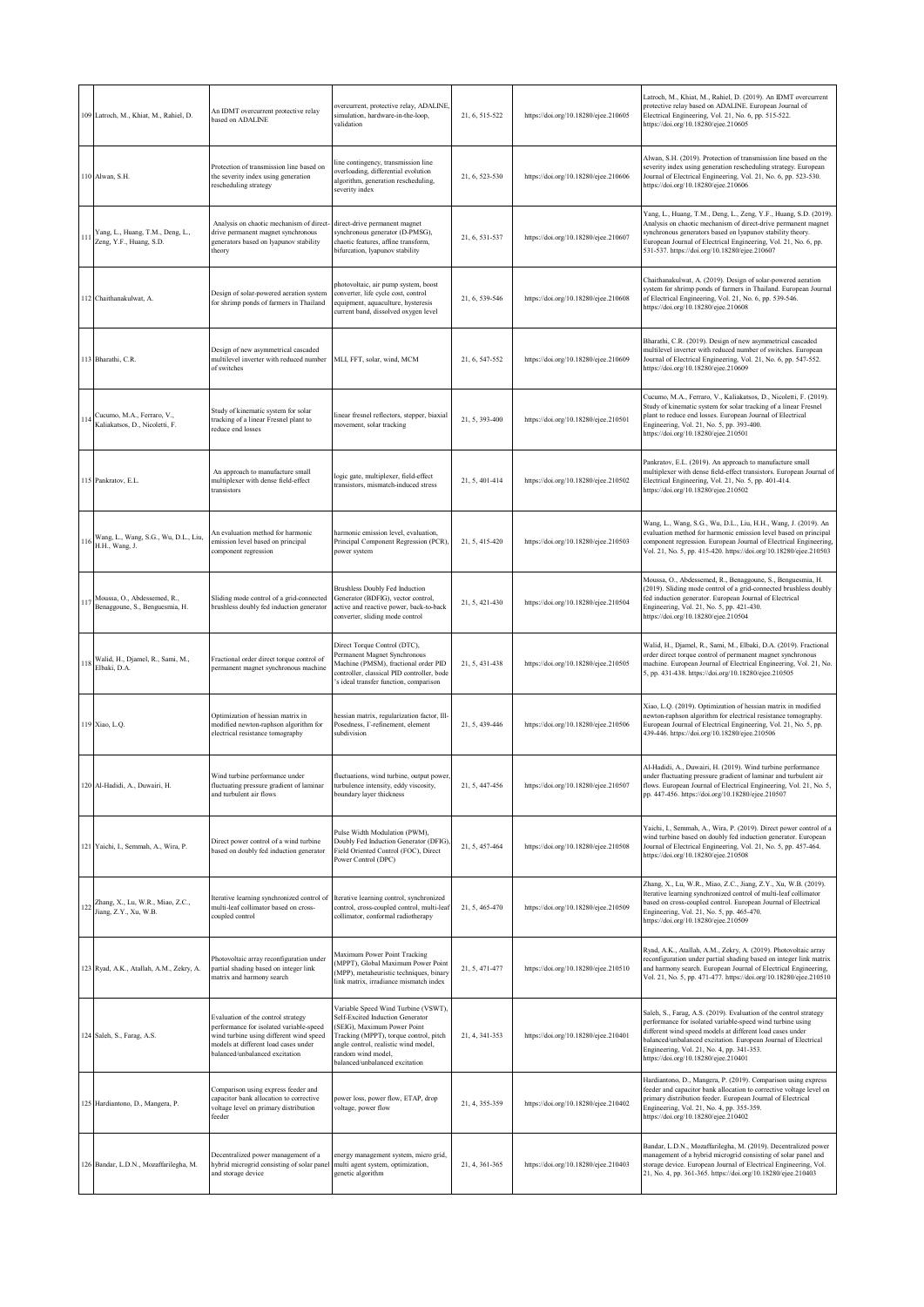|     | 127 (2019). Comparison of different                                                                                   | Comparison of different multilevel<br>voltage source inverter topologies on<br>induction motor energy quality                                                    | Modular Multilevel Voltage Source<br>Inverter (MMVSI), Neutral Point<br>Clamped Voltage Source Inverter<br>(NPCVSI), Three-Phase Induction Motor<br>(3~IM), Phase Disposition Pulse Width<br>Modulation (PD-PWM) | 21, 4, 367-372 | https://doi.org/10.18280/ejee.210404 | Yahiaoui, A., Iffouzar, K., Himour, K., Ghedamsi, K. (2019).<br>Comparison of different multilevel voltage source inverter<br>topologies on induction motor energy quality. European Journal of<br>Electrical Engineering, Vol. 21, No. 4, pp. 367-372.<br>https://doi.org/10.18280/ejee.210404                                                                                          |
|-----|-----------------------------------------------------------------------------------------------------------------------|------------------------------------------------------------------------------------------------------------------------------------------------------------------|------------------------------------------------------------------------------------------------------------------------------------------------------------------------------------------------------------------|----------------|--------------------------------------|------------------------------------------------------------------------------------------------------------------------------------------------------------------------------------------------------------------------------------------------------------------------------------------------------------------------------------------------------------------------------------------|
|     | 128 Jayaraju, G., Rao, G.S.                                                                                           | A new optimized ANN algorithm based<br>single phase grid connected PV-wind<br>system using single switch high gain DC<br>DC converter                            | Distributed Generation, PV System,<br>PMSG, Luo Converter, Fuzzy MPPT<br>Algorithm, ANN Algorithm                                                                                                                | 21, 4, 373-381 | https://doi.org/10.18280/ejee.210405 | Jayaraju, G., Rao, G.S. (2019). A new optimized ANN algorithm<br>based single phase grid connected PV-wind system using single<br>switch high gain DC-DC converter. European Journal of Electrical<br>Engineering, Vol. 21, No. 4, pp. 373-381.<br>https://doi.org/10.18280/ejee.210405                                                                                                  |
|     | Chen, L., Han, W., Huang, Y.H., Cao,<br>X., Xu, Z.K.                                                                  | Reconfiguration of partially shaded<br>photovoltaic arrays                                                                                                       | Partial Shading, Photovoltaic (PV)<br>Array, Reconfiguration, Fruit Fly<br>Optimization Algorithm (FOA)                                                                                                          | 21, 4, 383-392 | https://doi.org/10.18280/ejee.210406 | Chen, L., Han, W., Huang, Y.H., Cao, X., Xu, Z.K. (2019).<br>Reconfiguration of partially shaded photovoltaic arrays. European<br>Journal of Electrical Engineering, Vol. 21, No. 4, pp. 383-392.<br>https://doi.org/10.18280/ejee.210406                                                                                                                                                |
| 130 | Mandi, B., Menni, Y., Chamkha, A.J.,<br>Lorenzini, G., Kaid, N., Bibi-Triki, N.,<br>Bensafi, M., Ameur, H., Sahel, D. | Effect of various physical parameters on<br>the productivity of the hybrid distiller - in<br>the time of distillation extension at night                         | hybrid distillation, modeling, hybrid<br>oupling with a cylindro parabolic<br>oncentrator, photovoltaic generator,<br>hermal conversion, electrical conversion                                                   | 21, 3, 265-271 | https://doi.org/10.18280/ejee.210301 | Mandi, B., Menni, Y., Chamkha, A.J., Lorenzini, G., Kaid, N.,<br>Bibi-Triki, N., Bensafi, M., Ameur, H., Sahel, D. (2019). Effect of<br>various physical parameters on the productivity of the hybrid<br>distiller - in the time of distillation extension at night. European<br>Journal of Electrical Engineering, Vol. 21, No. 3, pp. 265-271.<br>https://doi.org/10.18280/ejee.210301 |
|     | 131 Krčmařík, D., Petrů, M., Moezzi, R.                                                                               | Innovative IoT sensing and<br>communication unit in agriculture                                                                                                  | internet of thing, smart agriculture,<br>tensometer, precision agriculture, GSM,<br>big data                                                                                                                     | 21, 3, 273-278 | https://doi.org/10.18280/ejee.210302 | Krčmařík, D., Petrů, M., Moezzi, R. (2019). Innovative IoT sensing<br>and communication unit in agriculture. European Journal of<br>Electrical Engineering, Vol. 21, No. 3, pp. 273-278.<br>https://doi.org/10.18280/ejee.210302                                                                                                                                                         |
|     | 132 Zhang, T.R., Xu, Y.J., Shi, L.                                                                                    | A submodule topology for modular<br>multilevel converter with self-cleaning<br>ability of direct current fault                                                   | Modular Multilevel Converter (MMC),<br>Similarity Half-Bridge Submodule<br>(SHBSM), Self-Cleaning, High-Voltage<br>Direct Current (HVDC) Transmission                                                            | 21, 3, 279-284 | https://doi.org/10.18280/ejee.210303 | Zhang, T.R., Xu, Y.J., Shi, L. (2019). A submodule topology for<br>modular multilevel converter with self-cleaning ability of direct<br>current fault. European Journal of Electrical Engineering, Vol. 21,<br>No. 3, pp. 279-284. https://doi.org/10.18280/ejee.210303                                                                                                                  |
|     | Sari-Ali, I., Benyoucef, B., Chikh-Bled,<br>133 B., Menni, Y., Chamkha, A.J.,<br>Lorenzini, G.                        | Study of models using one or two<br>exponentials to simulate the characteristi-<br>current-voltage of silicon solar cells                                        | solar cells with high efficiency and low<br>cost, solar cell efficiency, characteristic<br>current-voltage of solar cell, production<br>of electricity, silicon                                                  | 21, 3, 285-289 | https://doi.org/10.18280/ejee.210304 | Sari-Ali, I., Benyoucef, B., Chikh-Bled, B., Menni, Y., Chamkha,<br>A.J., Lorenzini, G. (2019). Study of models using one or two<br>exponentials to simulate the characteristic current-voltage of<br>silicon solar cells. European Journal of Electrical Engineering, Vol.<br>21, No. 3, pp. 285-289. https://doi.org/10.18280/ejee.210304                                              |
| 134 | Chen, Q., Lv, G., Zhang, R.L., Tang,<br>H.D., Luo, Z.Y.                                                               | Optimal transmission of high-frequency<br>voltage signals under remote control                                                                                   | ransmission lines, transmission signals,<br>optimization, high-frequency voltage,<br>suppression                                                                                                                 | 21, 3, 291-296 | https://doi.org/10.18280/ejee.210305 | Chen, Q., Lv, G., Zhang, R.L., Tang, H.D., Luo, Z.Y. (2019).<br>Optimal transmission of high-frequency voltage signals under<br>remote control. European Journal of Electrical Engineering, Vol.<br>21, No. 3, pp. 291-296. https://doi.org/10.18280/ejee.210305                                                                                                                         |
|     | 135 Khan, M.J.                                                                                                        | Artificial intelligence based maximum<br>power point tracking controller for fuel<br>cell system                                                                 | PEMFC, Dc-Dc Power Converter,<br>MPPT Methods, FL Controller                                                                                                                                                     | 21, 3, 297-302 | https://doi.org/10.18280/ejee.210306 | Khan, M.J. (2019). Artificial intelligence based maximum power<br>point tracking controller for fuel cell system. European Journal of<br>Electrical Engineering, Vol. 21, No. 3, pp. 297-302.<br>https://doi.org/10.18280/ejee.210306                                                                                                                                                    |
|     | 136 Shen, Z.J., Wang, R.G.                                                                                            | Design and application of an improved<br>least mean square algorithm for adaptive<br>filtering                                                                   | Adaptive Filtering, Least Mean Square<br>(LMS) algorithm, variable step size,<br>noise cancelation                                                                                                               | 21, 3, 303-307 | https://doi.org/10.18280/ejee.210307 | Shen, Z.J., Wang, R.G. (2019). Design and application of an<br>improved least mean square algorithm for adaptive filtering.<br>European Journal of Electrical Engineering, Vol. 21, No. 3, pp.<br>303-307. https://doi.org/10.18280/ejee.210307                                                                                                                                          |
|     | 137 Saleh, S.M., Farag, A.S.                                                                                          | Review fixed-speed wind turbine control<br>strategies for direct grid connection                                                                                 | Fixed Speed Wind Turbine (FSWT),<br>gear ration control, excitation capacitor<br>control, realistic wind model, squirrel<br>cage generator                                                                       | 21, 3, 309-315 | https://doi.org/10.18280/ejee.210308 | Saleh, S.M., Farag, A.S. (2019). Review fixed-speed wind turbine<br>control strategies for direct grid connection. European Journal of<br>Electrical Engineering, Vol. 21, No. 3, pp. 309-315.<br>https://doi.org/10.18280/ejee.210308                                                                                                                                                   |
| 138 | Chen, L., Han, W., Huang, Y.H., Cao,<br>Х.                                                                            | Online fault diagnosis for photovoltaic<br>modules based on probabilistic neural<br>network                                                                      | Photovoltaic (PV) Modules, Fault<br>Diagnosis, Probabilistic Neural Networl<br>(PNN), backpropagation neural network<br>(BPNN)                                                                                   | 21, 3, 317-325 | https://doi.org/10.18280/ejee.210309 | Chen, L., Han, W., Huang, Y.H., Cao, X. (2019). Online fault<br>liagnosis for photovoltaic modules based on probabilistic neural<br>network. European Journal of Electrical Engineering, Vol. 21, No.<br>3, pp. 317-325. https://doi.org/10.18280/ejee.210309                                                                                                                            |
|     | 139 Manukonda, D., Gorantla, S.R.                                                                                     | Design and comparison of standalone<br>bladeless wind solar hybrid system with<br>the conventional standalone wind solar<br>hybrid system                        | Bladeless Standalone Wind Hybrid<br>System, Conventional Hybrid System,<br>Bladeless Wind Turbine, Vortex<br>Vibrations                                                                                          | 21, 3, 327-332 | https://doi.org/10.18280/ejee.210310 | Manukonda, D., Gorantla, S.R. (2019). Design and comparison of<br>standalone bladeless wind solar hybrid system with the<br>conventional standalone wind solar hybrid system. European<br>Journal of Electrical Engineering, Vol. 21, No. 3, pp. 327-332.<br>https://doi.org/10.18280/ejee.210310                                                                                        |
|     | 140 Medjmadj, S.                                                                                                      | Fault tolerant control of pmsm drive<br>using luenberger and adaptive back-EMF<br>observers                                                                      | PMSM, Fault Tolerant Control (FTC),<br>mechanical sensor failure, voting<br>algorithm, sensorless control                                                                                                        | 21, 3, 333-339 | https://doi.org/10.18280/ejee.210311 | Medjmadj, S. (2019). Fault tolerant control of pmsm drive using<br>luenberger and adaptive Back-EMF observers. European Journal of<br>Electrical Engineering, Vol. 21, No. 3, pp. 333-339.<br>https://doi.org/10.18280/ejee.210311                                                                                                                                                       |
|     | 141 Herizi, O., Barkat, S.                                                                                            | Backstepping control associated to<br>modified space vector modulation for<br>quasi z-source inverter fed by a PEMFC                                             | quasi z-source inverter, modified space<br>vector modulation, backstepping control,<br>fuel cell                                                                                                                 | 21, 2, 125-132 | https://doi.org/10.18280/ejee.210201 | Herizi, O., Barkat, S. (2019). Backstepping control associated to<br>modified space vector modulation for quasi z-source inverter fed by<br>PEMFC. European Journal of Electrical Engineering, Vol. 21,<br>No. 2, pp. 125-132. https://doi.org/10.18280/ejee.210201                                                                                                                      |
|     | 142 Lin, G.W., Wang, X.L.                                                                                             | Multi-objective optimization of combined<br>cooling, heating and power system                                                                                    | multi-objective optimization, Combined<br>Cooling, Heating and Power (CCHP)<br>System, Artificial Bee Colony (ABC)<br>Algorithm                                                                                  | 21, 2, 133-138 | https://doi.org/10.18280/ejee.210202 | Lin, G.W., Wang, X.L. (2019). Multi-objective optimization of<br>combined cooling, heating and power system. European Journal of<br>Electrical Engineering, Vol. 21, No. 2, pp.133-138.<br>https://doi.org/10.18280/ejee.210202                                                                                                                                                          |
|     | 143 Rayalla, R., Ambati, R.S., Gara, B.U.B.                                                                           | An improved fractional filter fractional<br>IMC-PID controller design and analysis<br>for enhanced performance of non-integer<br>order plus time delay processes | internal model control, robustness,<br>fragility, fractional imc filter structure,<br>uncertainty                                                                                                                | 21, 2, 139-147 | https://doi.org/10.18280/ejee.210203 | Rayalla, R., Ambati, R.S., Gara, B.U.B. (2019). An improved<br>fractional filter fractional IMC-PID controller design and analysis<br>for enhanced performance of non-integer order plus time delay<br>processes. European Journal of Electrical Engineering, Vol. 21, No.<br>2, pp. 139-147. https://doi.org/10.18280/ejee.210203                                                       |
|     | Griche, I., Messalti, S., Saoudi, K.,<br>Touafek, M.Y.                                                                | A new adaptive neuro-fuzzy inference<br>system (ANFIS) and pi controller to<br>voltage regulation of power system<br>equipped by wind turbine                    | power network, Distributed Generator<br>(DG), simulation, intelligent controller                                                                                                                                 | 21, 2, 149-155 | https://doi.org/10.18280/ejee.210204 | Griche, I., Messalti, S., Saoudi, K., Touafek, M.Y. (2019). A new<br>adaptive neuro-fuzzy inference system (ANFIS) and PI controller to<br>voltage regulation of power system equipped by wind turbine.<br>European Journal of Electrical Engineering, Vol. 21, No. 2, pp.<br>149-155. https://doi.org/10.18280/ejee.210204                                                              |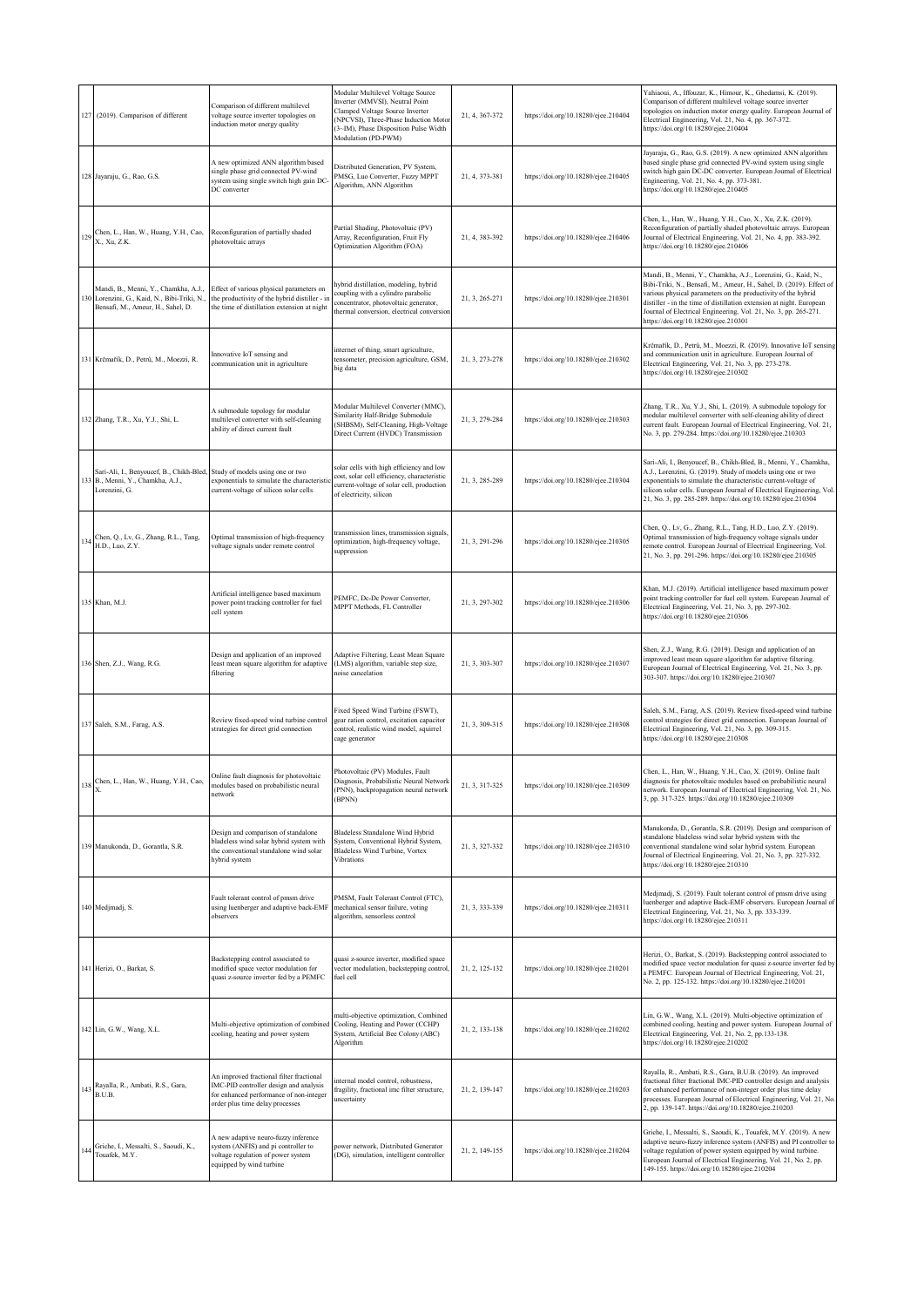|     | 145 Wang, X.D., Zhu, J.                                               | Research and applications of high-voltage<br>pulse discharge crushing                                                                                    | High-Voltage Pulse Discharge (HVPD),<br>crushing, engineering applications, fuse<br>explosion method, electrohydraulic<br>effect method | 21, 2, 157-163 | https://doi.org/10.18280/ejee.210205 | Wang, X.D., Zhu, J. (2019). Research and applications of high-<br>voltage pulse discharge crushing. European Journal of Electrical<br>Engineering, Vol. 21, No. 2, pp. 157-163.<br>https://doi.org/10.18280/ejee.210205                                                                                            |
|-----|-----------------------------------------------------------------------|----------------------------------------------------------------------------------------------------------------------------------------------------------|-----------------------------------------------------------------------------------------------------------------------------------------|----------------|--------------------------------------|--------------------------------------------------------------------------------------------------------------------------------------------------------------------------------------------------------------------------------------------------------------------------------------------------------------------|
| 146 | Ghaitaoui, T., Benatiallah, A.,<br>Khachab, H., Sahli, Y., Koussa, K. | Neural network modeling and<br>experimental evaluation of organic solar<br>panel performance in algerian sahara                                          | rganic solar cells, artificial neural<br>etwork, electrical parameters, voltage-<br>current characteristic, PV panel                    | 21, 2, 165-169 | https://doi.org/10.18280/ejee.210206 | Ghaitaoui, T., Benatiallah, A., Khachab, H., Sahli, Y., Koussa, K.<br>(2019). Neural network modeling and experimental evaluation of<br>organic solar panel performance in algerian sahara. European<br>Journal of Electrical Engineering, Vol. 21, No. 2, pp. 165-169.<br>https://doi.org/10.18280/ejee.210206    |
|     | Gannoun, R., Hassen, W., Pérez, A.T.,<br>Borjini, M.N.                | Numerical study of electro-convection<br>and electro-thermo-convection in solar<br>chimney geometry                                                      | charge injection, electro-convection,<br>electro-thermo-convection, solar<br>chimney geometry, numerical method                         | 21, 2, 171-177 | https://doi.org/10.18280/ejee.210207 | Gannoun, R., Hassen, W., Pérez, A.T., Borjini, M.N. (2019).<br>Numerical study of electro-convection and electro-thermo-<br>convection in solar chimney geometry. European Journal of<br>Electrical Engineering, Vol. 21, No. 2, pp. 171-177.<br>https://doi.org/10.18280/ejee.210207                              |
|     | 148 Liu, L., Wang, S.T.                                               | Improving low voltage ride-through with<br>STATCOM and sdbr for wind turbine<br>with squirrel-cage induction generator                                   | low voltage ride-through, series dynamic<br>breaking resistor, STATCOM, squirrel-<br>cage induction generator                           | 21, 2, 179-187 | https://doi.org/10.18280/ejee.210208 | Liu, L., Wang, S.T. (2019). Improving low voltage ride-through<br>with STATCOM and SDBR for wind turbine with squirrel-cage<br>induction generator. European Journal of Electrical Engineering,<br>Vol. 21, No. 2, pp. 179-187. https://doi.org/10.18280/ejee.210208                                               |
|     | 149 Lenin, K.                                                         | True power loss reduction by chemical<br>reaction optimization algorithm                                                                                 | optimal reactive power, transmission<br>loss, chemical reaction                                                                         | 21, 2, 189-192 | https://doi.org/10.18280/ejee.210209 | Lenin, K. (2019). True power loss reduction by chemical reaction<br>optimization algorithm. European Journal of Electrical<br>Engineering, Vol. 21, No. 2, pp. 189-192.<br>https://doi.org/10.18280/ejee.210209                                                                                                    |
| 150 | Wu, D.X., Fan, W.P., Xue, F., Jiang,<br>G.S.                          | A cooperative spectrum sensing algorithm Cognitive Radio (CR), spectrum<br>to minimize the sensing overhead of<br>cognitive radio system                 | sensing, sensing overhead, sensing<br>duration, cognitive users                                                                         | 21, 2, 193-197 | https://doi.org/10.18280/ejee.210210 | Wu, D.X., Fan, W.P., Xue, F., Jiang, G.S. (2019). A cooperative<br>spectrum sensing algorithm to minimize the sensing overhead of<br>cognitive radio system. European Journal of Electrical Engineering,<br>Vol. 21, No. 2, pp. 193-197. https://doi.org/10.18280/ejee.210210                                      |
|     | 151 Jeyasudha, S., Geethalakshmi, B.                                  | A novel switched capacitor boost derived<br>multilevel hybrid converter modeling and<br>analysis                                                         | boost converter, boost derived hybrid<br>converter, multilevel inverter, switched<br>capacitor converter, PI controller                 | 21, 2, 199-206 | https://doi.org/10.18280/ejee.210211 | Jeyasudha, S., Geethalakshmi, B. (2019). A novel switched<br>capacitor boost derived multilevel hybrid converter modeling and<br>analysis. European Journal of Electrical Engineering, Vol. 21, No.<br>2, pp. 199-206. https://doi.org/10.18280/ejee.210211                                                        |
|     | 152 Bapat, S.M., Gokak, G.D.                                          | Exergetic evaluation and optimization of<br>combined heat and power (CHP) plant of<br>20.7 mw capacities under varying load<br>conditions: a case study  | bagasse, biomass combined heat and<br>power, cogeneration, exergy analysis,<br>ugar                                                     | 21, 2, 207-215 | https://doi.org/10.18280/ejee.210212 | Bapat, S.M., Gokak, G.D. (2019). Exergetic evaluation and<br>optimization of combined heat and power (CHP) plant of 20.7 MW<br>capacities under varying load conditions: A case study. European<br>Journal of Electrical Engineering, Vol. 21, No. 2, pp. 207-215.<br>https://doi.org/10.18280/ejee.210212         |
|     | 153 Zhang, Y.                                                         | Energy efficiency management and route<br>optimization for wireless sensor network<br>under the ubiquitous power internet of<br>things                   | Jbiquitous Power Internet of Things<br>UPIoT), energy consumption model,<br>node quality, route optimization                            | 21, 2, 217-222 | https://doi.org/10.18280/ejee.210213 | Zhang, Y. (2019). Energy efficiency management and route<br>optimization for wireless sensor network under the ubiquitous<br>power internet of things. European Journal of Electrical<br>Engineering, Vol. 21, No. 2, pp. 217-222.<br>https://doi.org/10.18280/ejee.210213                                         |
|     | 154 Parenden, D., Hariyanto.                                          | Simulation of photovoltaic concentration<br>with fresnel lens using simulink matlab                                                                      | photovoltaic, solar irradiation, spectrum<br>light, fresnle lens, output daya, efisiensi                                                | 21, 2, 223-227 | https://doi.org/10.18280/ejee.210214 | Parenden, D., Hariyanto. (2019). Simulation of photovoltaic<br>concentration with Fresnel lens using Simulink MATLAB.<br>European Journal of Electrical Engineering, Vol. 21, No. 2, pp.<br>223-227. https://doi.org/10.18280/ejee.210214                                                                          |
|     | 155 Asma, T., Mohamed, T.                                             | A comparative study between a perturb<br>and observe based passivity and a<br>classical perturb and observe based PI for<br>the thermoelectric generator | hermoelectric generator, MPPT, DC/DC<br>converter, passivity based control, euler<br>lagrange                                           | 21, 2, 229-234 | https://doi.org/10.18280/ejee.210215 | Asma, T., Mohamed, T. (2019). A comparative study between a<br>perturb and observe based passivity and a classical perturb and<br>observe based PI for the thermoelectric generator. European<br>Journal of Electrical Engineering, Vol. 21, No. 2, pp. 229-234.<br>https://doi.org/10.18280/ejee.210215           |
|     | Zhang, J., Liu, B.X., Wu, Y.Q., Yi,<br>$156\,$ H.C.                   | Numerical simulation and anomalies<br>qualification based on ground-well<br>transient electromagnetics method                                            | Ground-Well Transient<br>Electromagnetics (G-W TEM), linear<br>conductor, observation mode, curve<br>feature                            | 21, 2, 235-240 | https://doi.org/10.18280/ejee.210216 | Zhang, J., Liu, B.X., Wu, Y.Q., Yi, H.C. (2019). Numerical<br>simulation and anomalies qualification based on ground-well<br>transient electromagnetics method. European Journal of Electrical<br>Engineering, Vol. 21, No. 2, pp. 235-240.<br>https://doi.org/10.18280/ejee.210216                                |
| 157 | Berkani, A., Negadi, K., Allaoui, T.,<br>Mezouar, A., Denai, M.       | Imposed switching frequency direct<br>torque control of induction machine using<br>five level flying capacitors inverter                                 | DTC, control of switching frequency,<br>induction motor, multi-level inverter and<br>flying capacitors inverter                         | 21, 2, 241-248 | https://doi.org/10.18280/ejee.210217 | Berkani, A., Negadi, K., Allaoui, T., Mezouar, A., Denai, M.<br>(2019). Imposed switching frequency direct torque control of<br>induction machine using five level flying capacitors inverter.<br>European Journal of Electrical Engineering, Vol. 21, No. 2, pp.<br>241-248. https://doi.org/10.18280/ejee.210217 |
|     | 158 Xiao, H.Y., Li, R.                                                | A farah charging system based on<br>constant power supply                                                                                                | farah capacitor, Proportional-Integral-<br>Derivative (PID) Control, Pulse-Width<br>Modulation (PWM), constant power<br>supply          | 21, 2, 249-254 | https://doi.org/10.18280/ejee.210218 | Xiao, H.Y., Li, R. (2019). A Farah charging system based on<br>constant power supply. European Journal of Electrical Engineering,<br>Vol. 21, No. 2, pp. 249-254. https://doi.org/10.18280/ejee.210218                                                                                                             |
|     | 159 Fathabadi, F.R., Molavi, A.                                       | Black-box identification and validation of Slip Controller, ARMAX, PRBS, Dq<br>an induction motor in an experimental<br>application                      | Voltages, Drive, FOC, Identification<br>Algorithm                                                                                       | 21, 2, 55-263  | https://doi.org/10.18280/ejee.210219 | Fathabadi, F.R., Molavi, A. (2019). Black-box identification and<br>validation of an induction motor in an experimental application.<br>European Journal of Electrical Engineering, Vol. 21, No. 2, pp.<br>255-263. https://doi.org/10.18280/ejee.210219                                                           |
|     | 160 Chikhi, N., Bendaoud, A.                                          | Evaluation of conducted disturbances<br>generated by the chopper-rectifier<br>association propagating to the electrical<br>network                       | nawel chikhi, abdelber bendaoud                                                                                                         | $21, 1, 1-6$   | https://doi.org/10.18280/ejee.210101 | Chikhi, N., Bendaoud, A. (2019). Evaluation of conducted<br>disturbances generated by the chopper-rectifier association<br>propagating to the electrical network, European Journal of<br>Electrical Engineering, Vol. 21, No. 1, pp. 1-6.<br>https://doi.org/10.18280/ejee.210101                                  |
|     | 161 Nuthalapati, B., Sinha, U.K.                                      | Location of downed or broken power line<br>fault not touching the ground                                                                                 | Power Line Communication (PLC), PLG<br>Power Line Guardian), High Impedance<br>Faults (HIF's), fault current                            | 21, 1, 7-10    | https://doi.org/10.18280/ejee.210102 | Nuthalapati, B., Sinha, U.K. (2019). Location of downed or broken<br>power line fault not touching the ground, European Journal of<br>Electrical Engineering, Vol. 21, No. 1, pp. 7-10.<br>https://doi.org/10.18280/ejee.210102                                                                                    |
| 162 | Huang, S., Cheng, H., Li, Z.D., Zhang,<br>H.Z., Li, J.L., Guo, J.Y.   | A novel invulnerability index for<br>invulnerability assessment of complex<br>power network                                                              | complex power network, invulnerability<br>assessment, invulnerability value,<br>source-load pair, complex network<br>theory             | 21, 1, 11-17   | https://doi.org/10.18280/ejee.210103 | Huang, S., Cheng, H., Li, Z.D., Zhang, H.Z., Li, J.L., Guo, J.Y.<br>(2019). A novel invulnerability index for invulnerability<br>assessment of complex power network, European Journal of<br>Electrical Engineering, Vol. 21, No. 1, pp. 11-17.<br>https://doi.org/10.18280/ejee.210103                            |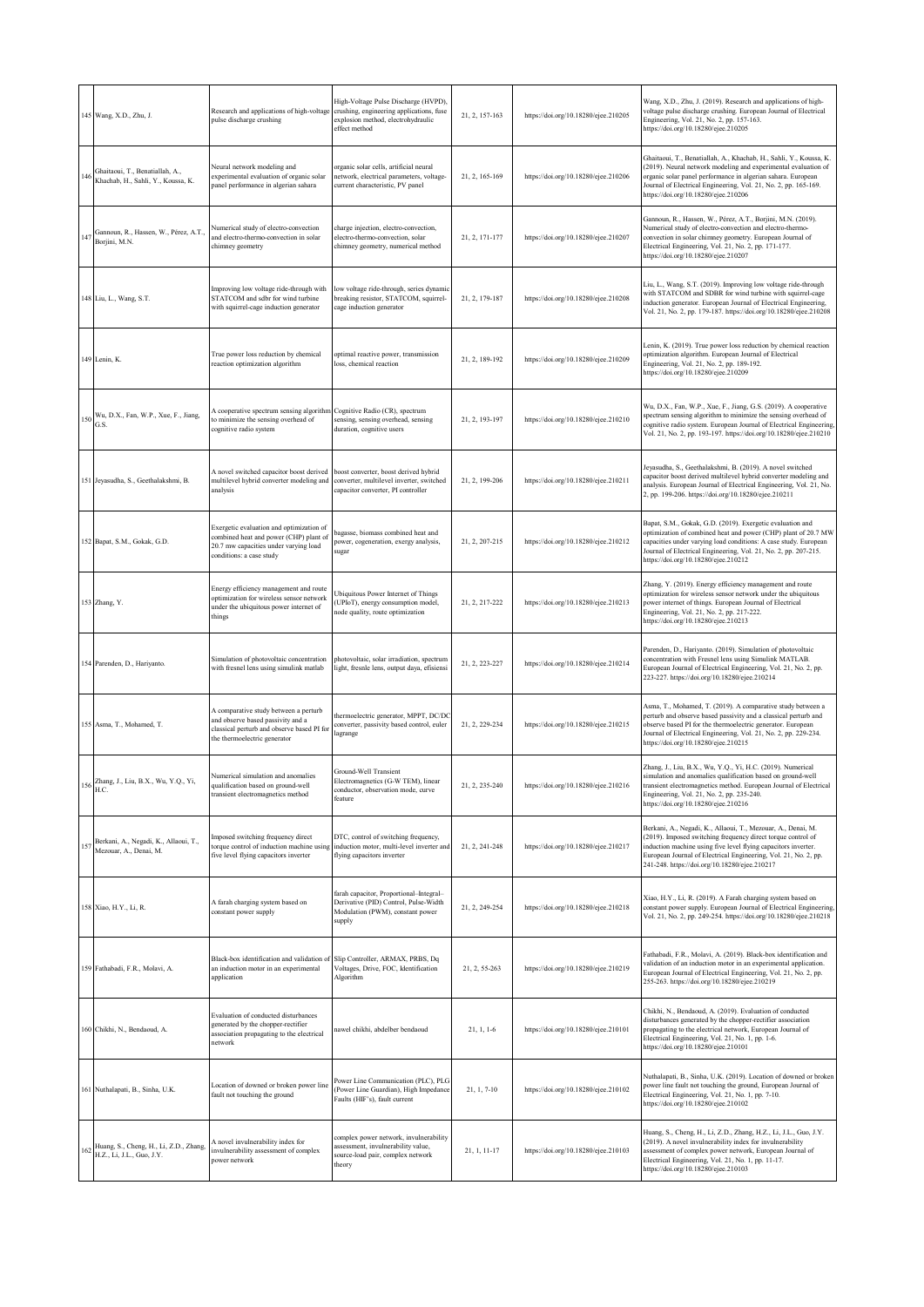|     | 163 Ilhem, D., Walid, H., Djamel, R.                                             | Sizing and control of a typical 6/4<br>switching reluctance motor                                                                                            | Switched Reluctance Motor 6/4, Direct<br>Torque Control (DTC), Field-Oriented<br>Control (FOC), Fractional-Order PlaDb<br>Controller                                                                        | 21, 1, 19-25     | https://doi.org/10.18280/ejee.210104     | Ilhem, D., Walid, H., Djamel, R. (2019). Sizing and control of a<br>typical 6/4 switching reluctance motor, European Journal of<br>Electrical Engineering, Vol. 21, No. 1, pp. 19-25.<br>https://doi.org/10.18280/ejee.210104                                                                                             |
|-----|----------------------------------------------------------------------------------|--------------------------------------------------------------------------------------------------------------------------------------------------------------|-------------------------------------------------------------------------------------------------------------------------------------------------------------------------------------------------------------|------------------|------------------------------------------|---------------------------------------------------------------------------------------------------------------------------------------------------------------------------------------------------------------------------------------------------------------------------------------------------------------------------|
|     | 164 Al-Qallab, B., Duwairi, H.                                                   | The effects of fluctuating air streams on<br>the output of a wind turbine                                                                                    | boundary layer, electricity production,<br>surface topography, velocity fluctuations<br>wind energy                                                                                                         | 21, 1, 27-34     | https://doi.org/10.18280/ejee.210105     | Al-Qallab, B., Duwairi, H. (2019). The effects of fluctuating air<br>streams on the output of a wind turbine, European Journal of<br>Electrical Engineering, Vol. 21, No. 1, pp. 27-34.<br>https://doi.org/10.18280/ejee.210105                                                                                           |
|     | 165 Yin, S.                                                                      | Estimation of rotor position in brushless<br>direct current motor by memory<br>attenuated extended kalman filter                                             | Brushless Direct Current (DC) motor,<br>kalman filter, sensorless controller,<br>commutation                                                                                                                | 21, 1, 35-42     | https://doi.org/10.18280/ejee.210106     | Yin, S. (2019). Estimation of rotor position in brushless direct<br>current motor by memory attenuated extended Kalman filter,<br>European Journal of Electrical Engineering, Vol. 21, No. 1, pp. 35-<br>42. https://doi.org/10.18280/ejee.210106                                                                         |
|     | 166 Mourad, T., Rached, G., Hatem, E.                                            | Modeling of new architecture of<br>photovoltaic generator based on a-si: H/c-<br>si materials                                                                | tandem solar cells, photovoltaic module,<br>concentrator, focus, shading                                                                                                                                    | 21, 1, 43-47     | https://doi.org/10.18280/ejee.210107     | Mourad, T., Rached, G., Hatem, E. (2019). Modeling of new<br>architecture of photovoltaic generator based on a-Si: H/c-Si<br>naterials, European Journal of Electrical Engineering, Vol. 21,<br>No. 1, pp. 43-47. https://doi.org/10.18280/ejee.210107                                                                    |
|     | 167 Ayad, A.N.E.I., Krika, W., Boudjella,<br>H., Benhamida, F., Horch, A.        | Simulation of the electromagnetic field in<br>the vicinity of the overhead power<br>transmission line                                                        | electromagnetic pollution, power line,<br>transient, finite element method,<br>emission                                                                                                                     | 21, 1, 49-53     | https://doi.org/10.18280/ejee.210108     | Ayad, A.N.E.I., Krika, W., Boudjella, H., Benhamida, F., Horch,<br>A. (2019). Simulation of the electromagnetic field in the vicinity of<br>the overhead power transmission line, European Journal of<br>Electrical Engineering, Vol. 21, No. 1, pp. 49-53.<br>https://doi.org/10.18280/ejee.210108                       |
|     | 168 Zheng, J.H., Wang, D.Y., Geng, Z.X.                                          | Coal mine video data detail enhancement<br>algorithm based on 10 norm and low rank<br>analysis                                                               | coal mine monitoring video, L0 norm,<br>low rank analysis, enhancement<br>algorithm                                                                                                                         | 21, 1, 55-60     | https://doi.org/10.18280/ejee.210109     | Zheng, J.H., Wang, D.Y., Geng, Z.X. (2019). Coal mine video data<br>detail enhancement algorithm based on 10 norm and low rank<br>analysis, European Journal of Electrical Engineering, Vol. 21, No.<br>1, pp. 55-60. https://doi.org/10.18280/ejee.210109                                                                |
|     | 169 Lokriti, A., Salhi, I., Doubabi, S.                                          | DSPace based implementation of DRFOC<br>using hysteresis stator flux controllers for<br>ΙM                                                                   | Induction Motor, Direct Rotor Field<br>Oriented Control, Flux Distortion,<br>Reduced Switching Table                                                                                                        | 21, 1, 61-66     | https://doi.org/10.18280/ejee.210110     | Lokriti, A., Salhi, I., Doubabi, S. (2019). DSPace based<br>implementation of DRFOC using hysteresis stator flux controllers<br>for IM, European Journal of Electrical Engineering, Vol. 21, No. 1,<br>pp. 61-66. https://doi.org/10.18280/ejee.210110                                                                    |
|     | 170 Irshad, T., Ishak, D., Baloch, M.H.                                          | Comparative analysis of rectangular and<br>circular four-resonator coil system for<br>wireless power transfer using magnetic<br>resonance coupling technique | vireless power transfer, mutual<br>inductance, coupling coefficient, power<br>transmission efficiency, circular coil,<br>rectangular coil                                                                   | 21, 1, 67-73     | https://doi.org/10.18280/ejee.210111     | Irshad, T., Ishak, D., Baloch, M.H. (2019). Comparative analysis of<br>rectangular and circular four-resonator coil system for wireless<br>power transfer using magnetic resonance coupling technique,<br>European Journal of Electrical Engineering, Vol. 21, No. 1, pp. 67-<br>73. https://doi.org/10.18280/ejee.210111 |
|     | 171 Hu, W., Li, H.H., Hu, Y.W., Yao,<br>W.H.                                     | A blockchain-based spot market<br>transaction model for energy power<br>supply and demand network                                                            | spot power market, Intraday Time-Of-<br>Use (TOU) power price, blockchain,<br>energy power supply and demand<br>network (EPSDN), multi-objective<br>search algorithm                                        | 21, 1, 75-83     | https://doi.org/10.18280/ejee.210112     | Hu, W., Li, H.H., Hu, Y.W., Yao, W.H. (2019). A blockchain-<br>based spot market transaction model for energy power supply and<br>demand network, European Journal of Electrical Engineering, Vol.<br>21, No. 1, pp. 75-83. https://doi.org/10.18280/ejee.210112                                                          |
| 172 | Bendaikha, A., Saad, S., Abdou, A.,<br>Defdaf, M., Laamari, Y.                   | A study of SVM-DTC and conventional<br>DTC for induction motors drive fed by<br>five-level inverter                                                          | space vector algorithm, switching<br>frequency, harmonic distortion, stator<br>flux, diode clamped inverter, reference<br>voltages, pi controllers, torque<br>fluctuations, duration of the<br>commutations | 21, 1, 85-91     | https://doi.org/10.18280/ejee.210113     | Bendaikha, A., Saad, S., Abdou, A., Defdaf, M., Laamari, Y.<br>(2019). A Study of SVM-DTC and conventional DTC for induction<br>motors drive fed by five-level inverter, European Journal of<br>Electrical Engineering, Vol. 21, No. 1, pp. 85-91.<br>https://doi.org/10.18280/ejee.210113                                |
|     | Maouedj, R., Benmedjahed, M., Saba,<br>173 D., Mamemri, A., Barbaoui, B., Bezari | Experimental analysis of a stand-alone<br>wind-photovoltaic hybrid system in the<br>sahara desert                                                            | hybrid system, wind, photovoltaic,<br>battery, load                                                                                                                                                         | 21, 1, 93-97     | https://doi.org/10.18280/ejee.210114     | Maouedj, R., Benmedjahed, M., Saba, D., Mamemri, A., Barbaoui,<br>B., Bezari S. (2019). Experimental analysis of a stand-alone wind-<br>photovoltaic hybrid system in the Sahara desert, European Journal<br>of Electrical Engineering, Vol. 21, No. 1, pp. 93-97.<br>https://doi.org/10.18280/ejee.210114                |
|     | Zhano, T.F., Li, Z., Chen, Z.H., Jino,<br>$^{174}\,$ x.                          | Design and performance verification of an<br>optimized multi-agent system                                                                                    | Multi-Agent System (MAS), socket-<br>based connection, optimized serial line<br>internet protocol (O-SLIP), network<br>saturation, agent load capacity,<br>performance analysis                             | 21, 1, 99-105    | https://doi.org/10.18280/ejee.210115     | Zhang, T.F., Li, Z., Chen, Z.H., Jing, X. (2019). Design and<br>performance verification of an optimized multi-agent system<br>European Journal of Electrical Engineering, Vol. 21, No. 1, pp. 99-<br>105. https://doi.org/10.18280/ejee.210115                                                                           |
|     | 175 Zhang, T.Y., Li, Y.D.                                                        | A simplified pulse width modulation<br>algorithm for model prediction of cascade<br>static synchronous compensator                                           | Cascade Static Synchronous<br>Compensator (STATCOM), Reactive<br>Power Compensation (RPC), Pulse<br>Width Modulation (PWM), Virtual Flux<br>(VF), DC-side voltage balancing                                 | 21, 1, 107-113   | https://doi.org/10.18280/ejee.210116     | Zhang, T.Y., Li, Y.D. (2019). A Simplified Pulse Width<br>Modulation Algorithm for Model Prediction of Cascade Static<br>Synchronous Compensator, European Journal of Electrical<br>Engineering, Vol. 21, No. 1, pp. 107-113.<br>https://doi.org/10.18280/ejee.210116                                                     |
|     | 176 Samra, C., Djallel, Z., Sahraoui, K., Driss, S., Ahmed, B.                   | Cascading heat transformation process for<br>power generation                                                                                                | absorption, adsorption, joule cycle,<br>organic rankine cycle, power generation,<br>heat transformer, temperature, solar<br>collector, working fluid                                                        | 21, 1, 115-123   | https://doi.org/10.18280/ejee.210117     | Samra, C., Djallel, Z., Sahraoui, K., Driss, S., Ahmed, B. (2019).<br>Cascading Heat Transformation Process for Power Generation,<br>European Journal of Electrical Engineering, Vol. 21, No. 1, pp.<br>115-123. https://doi.org/10.18280/ejee.210117                                                                     |
|     | 177 Di Bella, G., Sapienza, A., Vasta, S.,<br>Lombardo, G.                       | Design of a geothermal plant to heat a<br>waterpark swimming pool: Case study of<br>tramutola (Basilicata, Italy)                                            | geothermal, heating, design                                                                                                                                                                                 | 20, 5-6, 539-557 | https://doi.org/10.3166/EJEE.20.539-557  | Di Bella, G., Sapienza, A., Vasta, S., Lombardo, G. (2018). Design<br>of a geothermal plant to heat a waterpark swimming pool: Case<br>study of tramutola (Basilicata, Italy). European Journal of<br>Electrical Engineering, Vol. 20, No. 5-6, pp. 539-557.<br>https://doi.org/10.3166/EJEE.20.539-557                   |
|     | 178 Rao, D.S.N.M., Kumar, N.                                                     | Comparable investigation on TLBO<br>algorithm for power system optimization                                                                                  | Valve Point Loading Effects, Non-<br>Convex, T & L based Optimization,<br>PSO, DE, HSA, Economic Dispatch                                                                                                   | 20, 5-6, 559-571 | https://doi.org/10.3166/EJEE.20.559-571  | Rao, D.S.N.M., Kumar, N. (2018). Comparable investigation on<br>TLBO algorithm for power system optimization. European Journal<br>of Electrical Engineering, Vol. 20, No. 5-6, pp. 559-571.<br>https://doi.org/10.3166/EJEE.20.559-571                                                                                    |
|     | 179 Shao, Z.H., Zhong, Z.X., Lin, W.Z.                                           | Reliability analysis and matpower<br>simulation of IEEE14 node based on<br>mixed entropy measure                                                             | Mixed Entropy, Chain Failures,<br>Vulnerability, Reliability Analysis                                                                                                                                       | 20, 5-6, 573-588 | https://doi.org/10.3166/EJEE.20.573-588  | Shao, Z.H., Zhong, Z.X., Lin, W.Z. (2018). Reliability analysis and<br>matpower simulation of IEEE14 node based on mixed entropy<br>measure. European Journal of Electrical Engineering, Vol. 20, No.<br>5-6, pp. 573-588. https://doi.org/ 10.3166/EJEE.20.573-588                                                       |
|     | 180 Manukonda, D., Gorantla, S.R.                                                | Design and comparison of MPPT based<br>oscillatory wind turbine with<br>conventional wind turbine                                                            | Oscillatory Wind Turbine, Perturb and<br>Observe Maximum Power Point<br>Tracking (MPPT), Fuzzy PID Controller<br>Conventional Wind Turbine                                                                  | 20, 5-6, 589-600 | https://doi.org/10.3166/ EJEE.20.589-600 | Manukonda, D., Gorantla, S.R. (2018). Design and comparison of<br>MPPT based oscillatory wind turbine with conventional wind<br>turbine. European Journal of Electrical Engineering, Vol. 20, No.<br>5-6, pp. 589-600. https://doi.org/10.3166/ EJEE.20.589-600                                                           |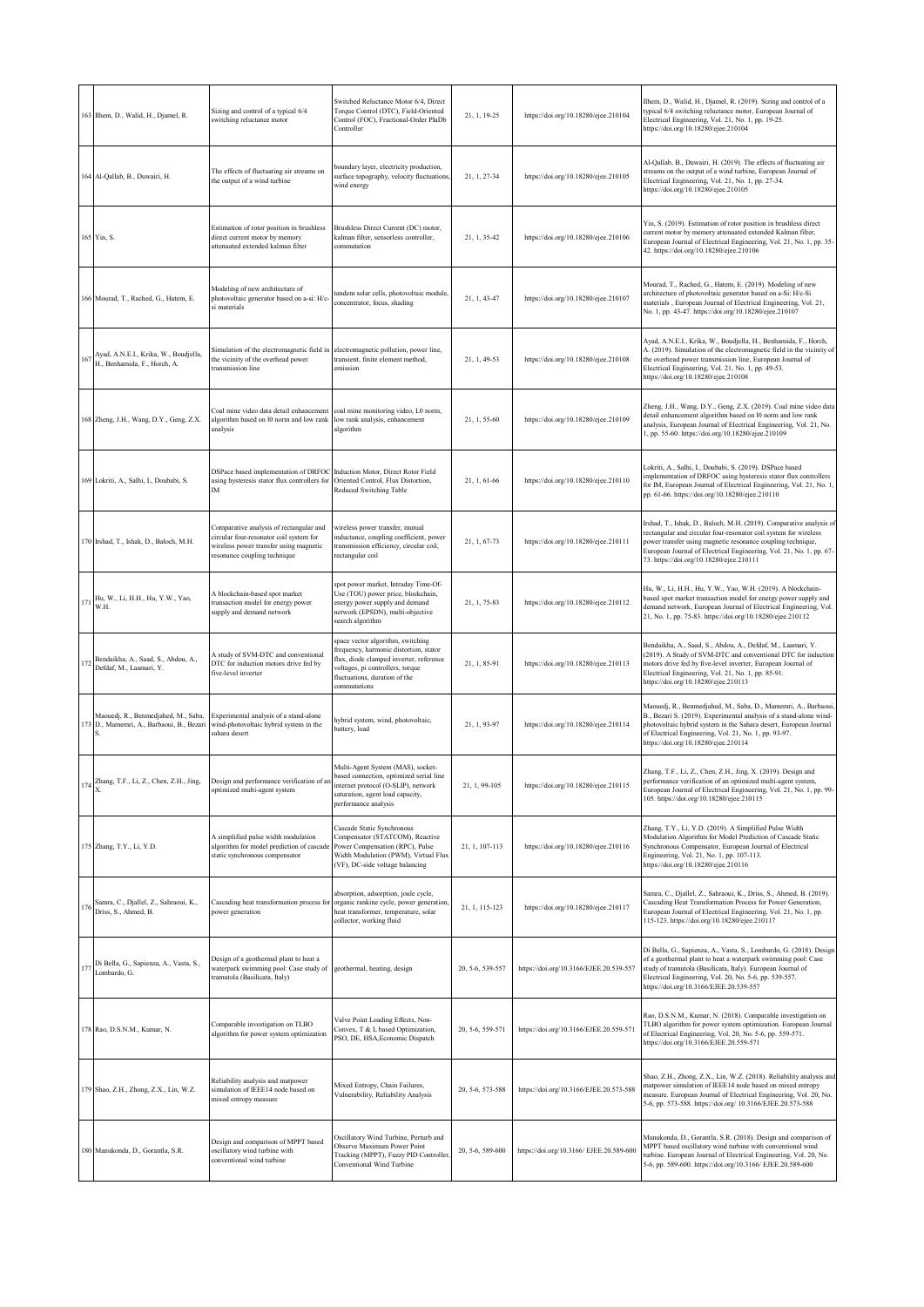|     | 181 Lenin, K.                                                  | Real power loss diminution by<br>camelopard optimization algorithm                                                                                                                    | Optimal Reactive Power, Transmission<br>Loss, Camelopard Optimization<br>Algorithm                                                                          | 20, 5-6, 601-616 | https://doi.org/10.3166/EJEE.20.601-616  | Lenin, K. (2018). Real power loss diminution by camelopard<br>optimization algorithm. European Journal of Electrical<br>Engineering, Vol. 20, No. 5-6, pp. 601-616.<br>https://doi.org/10.3166/EJEE.20.601-616                                                                                                                               |
|-----|----------------------------------------------------------------|---------------------------------------------------------------------------------------------------------------------------------------------------------------------------------------|-------------------------------------------------------------------------------------------------------------------------------------------------------------|------------------|------------------------------------------|----------------------------------------------------------------------------------------------------------------------------------------------------------------------------------------------------------------------------------------------------------------------------------------------------------------------------------------------|
|     | 182 Katuril, R., Gorantla, S.                                  | Performance analysis of hybrid controller<br>for automatic switching between energy<br>sources of hybrid energy storage system                                                        | Proportional-Derivative Controller,<br>Math Function-Based Controller,<br>Ultracapacitor, Battery                                                           | 20, 5-6, 617-630 | https://doi.org/10.3166/ EJEE.20.617-630 | Katuril, R., Gorantla, S. (2018). Performance analysis of hybrid<br>controller for automatic switching between energy sources of<br>hybrid energy storage system. European Journal of Electrical<br>Engineering, Vol. 20, No. 5-6, pp. 617-630.<br>https://doi.org/10.3166/ EJEE.20.617-630                                                  |
|     | 183 Liu, Z., Liang, X., Huang, M., Ning, T                     | Optimization of over-modulation<br>technology for traction inverters                                                                                                                  | Switching Frequency, Over-Modulation,<br>Harmonic Content, Modulation Factor                                                                                | 20, 5-6, 631-643 | https://doi.org/10.3166/EJEE.20.631-643  | Liu, Z., Liang, X., Huang, M., Ning, T. (2018). Optimization of<br>over-modulation technology for traction inverters. European<br>fournal of Electrical Engineering, Vol. 20, No. 5-6, pp. 631-643.<br>https://doi.org/10.3166/EJEE.20.631-643                                                                                               |
|     | Abdelghafour, H., Abderrahmen, B.,<br>Samir, Z., Riyadh, R.    | Backstepping control of a doubly-fed<br>induction machine based on fuzzy<br>controller                                                                                                | Doubly-Fed Induction Machine (DFIM),<br>Backstepping Control, Theory of<br>Lyapunov, Stator Flux Orientation,<br>Fuzzy Logic, Hybrid Control,<br>Robustness | 20, 5-6, 645-657 | https://doi.org/10.3166/EJEE.20.645-657  | Abdelghafour, H., Abderrahmen, B., Samir, Z., Riyadh, R. (2018).<br>Backstepping control of a doubly-fed induction machine based on<br>fuzzy controller. European Journal of Electrical Engineering, Vol.<br>20, No. 5-6, pp. 645-657. https://doi.org/10.3166/EJEE.20.645-657                                                               |
|     | 185 Choudhary, R., Jain, S.                                    | Second order resistance with<br>homogeneous-heterogeneous reactions for<br>casson fluid in stagnation point flow and<br>falkner-skan flow under presence of<br>induced magnetic field | Homogeneous-heterogeneous, Falkner-<br>Skan flow, Casson fluid, Induced<br>nagnetic field, Second order resistance                                          | 20, 5-6, 659-686 | https://doi.org/10.3166/EJEE.20.659-686  | Choudhary, R., Jain, S. (2018). Second order resistance with<br>homogeneous-heterogeneous reactions for casson fluid in<br>stagnation point flow and falkner-skan flow under presence of<br>induced magnetic field. European Journal of Electrical<br>Engineering, Vol. 20, No. 5-6, pp. 659-686.https://doi.org/<br>10.3166/EJEE.20.659-686 |
|     | 186 Hadda, B., Larbi, C., Abdessalam, M.                       | A new technique of second order sliding<br>mode control applied to induction motor                                                                                                    | Induction Motor Control, Second Order<br>Sliding Mode, Twisting Algorithm,<br>Sliding Mode Observer, Robust Control                                         | 20, 4, 399-412   | https://doi.org/10.3166/ EJEE.20.399-412 | Hadda, B., Larbi, C., Abdessalam, M. (2018). A new technique of<br>second order sliding mode control applied to induction motor.<br>European Journal of Electrical Engineering, Vol. 20, No. 4, pp.<br>399-412. https://doi.org/10.3166/ EJEE.20.399-412                                                                                     |
| 18  | Shaik, K.P., Mohammad, M.H.,<br>Karimulla, S., Irshad, S.M.    | Single stage boost inverter with low<br>switching modulation technique                                                                                                                | Single Stage Boost Inverter (SSBI), Low<br>Switching Modulation (LSM), Voltage<br><b>Stress, Current Stress</b>                                             | 20, 4, 413-426   | https://doi.org/10.3166/ EJEE.20.413-426 | Shaik, K.P., Mohammad, M.H., Karimulla, S., Irshad, S.M.<br>(2018). Single stage boost inverter with low switching modulation<br>technique. European Journal of Electrical Engineering, Vol. 20,<br>No. 4, pp. 413-426. https://doi.org/10.3166/ EJEE.20.413-426                                                                             |
|     | 188 Singhal, K., Goyal, G.R.                                   | Comparative study of power consumption Hybrid Algorithm, Power Consumption<br>minimization in analog electronic circuit<br>using AI techniques                                        | Minimization, Frequency Response<br>Analysis, Ai Techniques                                                                                                 | 20, 4, 427-438   | https://doi.org/10.3166/ EJEE.20.427-438 | Singhal, K., Goyal, G.R. (2018). Comparative study of power<br>consumption minimization in analog electronic circuit using AI<br>techniques. European Journal of Electrical Engineering, Vol. 20,<br>No. 4, pp. 427-438. https://doi.org/10.3166/ EJEE.20.427-438                                                                            |
| 189 | Du, Y., Shi, F., Chen, Q.X., Wang,<br>Y.Q., Zhao, J.Z., Li, Q. | An improved particle swarm scheduling<br>algorithm based on batch changing<br>production time                                                                                         | Multi-Time, Multi-Variety, Variable<br>Batch, Parallel Machine Scheduling,<br>Improved Particle Swarm Optimization<br>Algorithm                             | 20, 4, 439-453   | https://doi.org/10.3166/ EJEE.20.439-453 | Du, Y., Shi, F., Chen, Q.X., Wang, Y.Q., Zhao, J.Z., Li, Q. (2018).<br>An improved particle swarm scheduling algorithm based on batch<br>changing production time. European Journal of Electrical<br>Engineering, Vol. 20, No. 4, pp. 439-453. https://doi.org/10.3166/<br>EJEE.20.439-453                                                   |
|     | 190 Manikandan, P., Khan, F.A.                                 | Analysis of multimode oscillations caused Modal analysis, subsynchronous<br>by subsynchronous resonance on<br>generator shaft                                                         | resonance, turbine-generator, finite<br>element method                                                                                                      | 20, 4, 455-468   | https://doi.org/10.3166/ EJEE.20.455-468 | Manikandan, P., Khan, F.A. (2018). Analysis of multimode<br>oscillations caused by subsynchronous resonance on generator<br>shaft. European Journal of Electrical Engineering, Vol. 20, No. 4,<br>pp. 455-468.https://doi.org/ 10.3166/ EJEE.20.455-468                                                                                      |
|     | 191 Rao, D.S.N.M., Kumar, N.                                   | Optimal load dispatch solution of power<br>system using enhanced harmony search<br>algorithm                                                                                          | Von Convex, Economic Load Dispatch,<br>Jarmony Search Algorithm (HS),<br>Enhanced Harmony Search Algorithm<br>(EHS), Valve Point Loading                    | 20, 4, 469-483   | https://doi.org/10.3166/ EJEE.20.469-483 | Rao, D.S.N.M., Kumar, N. (2018). Optimal load dispatch solution<br>of power system using enhanced harmony search algorithm.<br>European Journal of Electrical Engineering, Vol. 20, No. 4, pp.<br>469-483. https://doi.org/ 10.3166/ EJEE.20.469-483                                                                                         |
|     | 192 Liu, T.                                                    | Status analysis and development planning Electric Vehicles, Network of Charging<br>for the network of charging stations                                                               | Stations, Convenience                                                                                                                                       | 20, 4, 485-498   | https://doi.org/10.3166/EJEE.20.485-498  | Liu, T. (2018). Status analysis and development planning for the<br>network of charging stations. European Journal of Electrical<br>Engineering, Vol. 20, No. 4, pp. 485-498.<br>https://doi.org/10.3166/EJEE.20.485-498                                                                                                                     |
| 193 | Aboelazm, Y.M., Wahba, W.E.,<br>Moustafa Hassan, M.A.          | Mitigation of voltage swells in IEEE 30<br>bus and IEEE 57 bus systems using<br>evolutionary techniques                                                                               | Advanced Flexible Ac Transmission<br>System, Power Quality, Swarm<br>Intelligence, Total Harmonic Distortion,<br>Voltage Swell Mitigation                   | 20, 4, 499-516   | https://doi.org/10.3166/EJEE.20.499-516  | Aboelazm, Y.M., Wahba, W.E., Moustafa Hassan, M.A. (2018).<br>Mitigation of voltage swells in IEEE 30 bus and IEEE 57 bus<br>systems using evolutionary techniques. European Journal of<br>Electrical Engineering, Vol. 20, No. 4, pp. 499-516.<br>https://doi.org/10.3166/EJEE.20.499-516                                                   |
|     | 194 Ismail, G., Toufik, B.M., Said, B.                         | Real time implementation of feedback<br>linearization control based three phase<br>shunt active power filter                                                                          | Harmonics, Shunt Active Filter,<br>Feedback, Total Harmonic Distortion                                                                                      | 20, 4, 517-532   | https://doi.org/10.3166/EJEE.20.517-532  | Ismail, G., Toufik, B.M., Said, B. (2018). Real time<br>mplementation of feedback linearization control based three phase<br>shunt active power filter. European Journal of Electrical<br>Engineering, Vol. 20, No. 4, pp. 517-<br>532.https://doi.org/10.3166/EJEE.20.517-532                                                               |
| 195 | Aboelazm, Y.M., Wahba, W.E.,<br>Moustafa Hassan, M.A.          | Simulation of advanced STATCOM for<br>voltage swell mitigation in large-scale<br>test system based on swarm intelligence<br>algorithms                                                | <b>Advanced Flexible Ac Transmission</b><br>System, Evolutionary Techniques, Power<br>Quality, Total Harmonic Distortion,<br>Voltage Swell Mitigation       | 20, 3, 253-266   | https://doi.org/10.3166/EJEE.20.253-266  | Aboelazm, Y.M., Wahba, W.E., Moustafa Hassan, M.A. (2018).<br>Simulation of advanced STATCOM for voltage swell mitigation in<br>large-scale test system based on swarm intelligence algorithms.<br>European Journal of Electrical Engineering, Vol. 20, No. 3, pp.<br>253-266. https://doi.org/10.3166/EJEE.20.253-266                       |
| 19  | Venkatesh, P.M., Babu, A.R.V.,<br>Suresh, K.                   | Experimental investigations on modified<br>Savonius wind turbine with curtain<br>arrangements in the middle of the<br>highway                                                         | Modified Savonius Wind Turbine, Boost<br>Power Converter, Highway Wind Mill,<br>Computational Fluid Dynamics, Curtain                                       | 20, 3, 267-278   | https://doi.org/10.3166/EJEE.20.267-278  | Venkatesh, P.M., Babu, A.R.V., Suresh, K. (2018). Experimental<br>investigations on modified Savonius wind turbine with curtain<br>arrangements in the middle of the highway. European Journal of<br>Electrical Engineering, Vol. 20, No. 3, pp. 267-278.<br>https://doi.org/10.3166/EJEE.20.267-278                                         |
|     | 197 Hu, W., Zhang, B.                                          | Short-term wind power forecast based on<br>back-propagation neural network<br>corrected by Markov chain                                                                               | Markov Chain, Bp Neural Network,<br>Wind Power Forecast, Combined<br>Forecast                                                                               | 20, 3, 279-293   | https://doi.org/10.3166/EJEE.20.279-293  | Hu, W., Zhang, B. (2018). Short-term wind power forecast based<br>on back-propagation neural network corrected by Markov chain.<br>European Journal of Electrical Engineering, Vol. 20, No. 3, pp.<br>279-293. https://doi.org/10.3166/EJEE.20.279-293                                                                                       |
| 198 | Shaik, K.P., Irshad, S.M., Mohammad,<br>M.H., Karimulla, S.    | A new AC - AC converter with buck and<br>boost options                                                                                                                                | Commutation, AC-AC Converter, Buck-<br>Boost Modes, Inverting and Non-<br>Inverting                                                                         | 20, 3, 295-308   | https://doi.org/10.3166/EJEE.20.295-308  | Shaik, K.P., Irshad, S.M., Mohammad, M.H., Karimulla, S.<br>(2018). A new AC - AC converter with buck and boost options.<br>European Journal of Electrical Engineering, Vol. 20, No. 3, pp.<br>295-308. https://doi.org/10.3166/EJEE.20.295-308                                                                                              |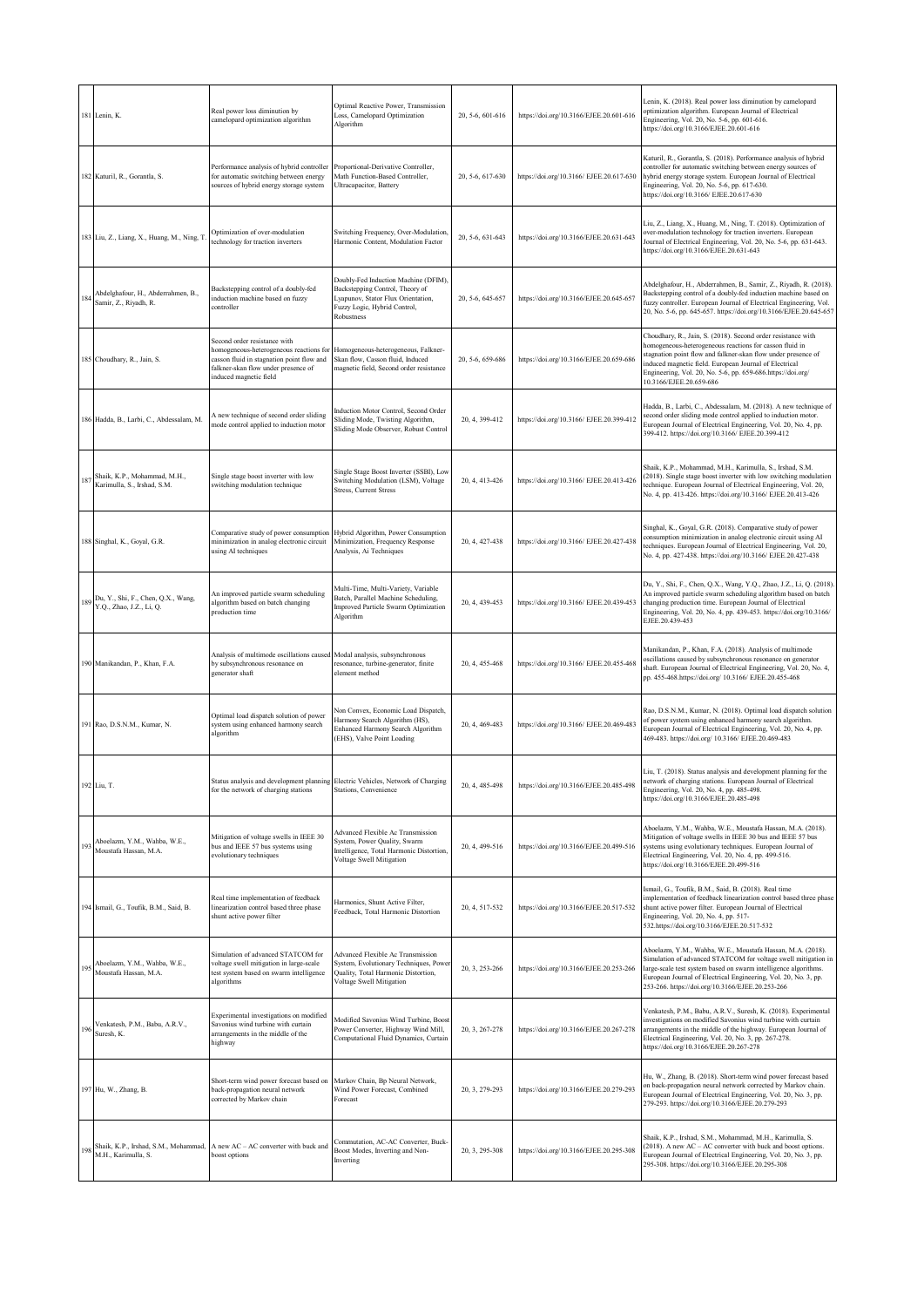|     | 199 Luo, M.F., Lai, D.Y.                                                                                | Distribution transformer monitoring and<br>reactive power compensation                                                                             | Transformer Terminal Unit (TTU),<br>Central Processing Unit (CPU),<br>Distribution Transformer, Digital Signal<br>Processing (DSP), Reactive Power,<br>Local Compensation                                                                                              | 20, 3, 309-324   | https://doi.org/10.3166/EJEE.20.309-324  | Luo, M.F., Lai, D.Y. (2018). Distribution transformer monitoring<br>and reactive power compensation. European Journal of Electrical<br>Engineering, Vol. 20, No. 3, pp. 309-324.<br>https://doi.org/10.3166/EJEE.20.309-324                                                                                      |
|-----|---------------------------------------------------------------------------------------------------------|----------------------------------------------------------------------------------------------------------------------------------------------------|------------------------------------------------------------------------------------------------------------------------------------------------------------------------------------------------------------------------------------------------------------------------|------------------|------------------------------------------|------------------------------------------------------------------------------------------------------------------------------------------------------------------------------------------------------------------------------------------------------------------------------------------------------------------|
| 200 | Chatterjee, S., Acharya, J., Murari<br>Pandey, K.                                                       | Degradation of aerodynamic<br>performances of two typical aerofoils<br>under heavy rain: A comparative study<br>using CFD simulation               | Angle of Attack, Lift, Drag, DPM, CFD                                                                                                                                                                                                                                  | 20, 3, 325-332   | https://doi.org/10.3166/EJEE.20.325-332  | Chatterjee, S., Acharya, J., Murari Pandey, K. (2018). Degradation<br>of aerodynamic performances of two typical aerofoils under heavy<br>rain: A comparative study using CFD simulation. European Journal<br>of Electrical Engineering, Vol. 20, No. 3, pp. 325-332.<br>https://doi.org/10.3166/EJEE.20.325-332 |
|     | 201 Liu, P., Yue, J.H.                                                                                  | Comparison between Dirichlet boundary<br>condition and mixed boundary condition<br>in resistivity tomography through finite-<br>element simulation | Resistivity Tomography (RT), Dirichlet<br>Boundary Condition, Mixed Boundary<br>Condition, 2D Geoelectric Field with A<br>Point Power Source                                                                                                                           | 20, 3, 333-345   | https://doi.org/10.3166/EJEE.20.333-345  | Liu, P., Yue, J.H. (2018). Comparison between Dirichlet boundary<br>condition and mixed boundary condition in resistivity tomography<br>through finite-element simulation. European Journal of Electrical<br>Engineering, Vol. 20, No. 3, pp. 333-345.<br>https://doi.org/10.3166/EJEE.20.333-345                |
|     | 202 Nuthalapati, B., Sinha, U.K.                                                                        | Location and detection of downed power<br>line fault not touching the ground                                                                       | Power Line Communication (PLC), PLG<br>(power line guardian), High Impedance<br>Faults (HIF's), Active Smart Wires<br>(ASW)                                                                                                                                            | 20, 3, 347-362   | https://doi.org/10.3166/ EJEE.20.347-362 | Nuthalapati, B., Sinha, U.K. (2018). Location and detection of<br>downed power line fault not touching the ground. European Journal<br>of Electrical Engineering, Vol. 20, No. 3, pp. 347-362.<br>https://doi.org/10.3166/ EJEE.20.347-362                                                                       |
|     | 203 Minh, V. T., Moezzi, R., Owe, I.                                                                    | Fuel economy regression analyses for<br>hybrid electric vehicle                                                                                    | Regression Analyses, Fuel Consumption,<br>Optimal Model, Hybrid Electric Vehicle,<br>Drive Cycle                                                                                                                                                                       | 20, 3, 363-377   | https://doi.org/10.3166/EJEE.20.363-377  | Minh, V. T., Moezzi, R., Owe, I. (2018). Fuel economy regression<br>analyses for hybrid electric vehicle. European Journal of Electrical<br>Engineering, Vol. 20, No. 3, pp. 363-377.<br>https://doi.org/10.3166/EJEE.20.363-377                                                                                 |
| 204 | Zhao, W., Li, Y.J., Ren, J.Y., Chen,<br>S.G., Li, Y.Q.                                                  | A novel operation state prediction method<br>for servers in smart grids                                                                            | Data Monitoring, Chebyshev Inequality,<br>Rayleigh Distribution, Back Propagation<br>Neural Network (BPNN)                                                                                                                                                             | 20, 3, 379-392   | https://doi.org/10.3166/EJEE.20.379-392  | Zhao, W., Li, Y.J., Ren, J.Y., Chen, S.G., Li, Y.Q. (2018). A novel<br>operation state prediction method for servers in smart grids.<br>European Journal of Electrical Engineering, Vol. 20, No. 3, pp.<br>379-392. https://doi.org/10.3166/EJEE.20.379-392                                                      |
| 205 | Venkatesh, P.M., Vijay Babu, A.R.,<br>Suresh, K.                                                        | Experimental investigations on modified<br>savonius wind turbine with curtain<br>arrangements in the middle of the<br>highway                      | Modified Savonius Wind Turbine, Boost<br>Power Converter, Highway Wind Mill,<br>Computational Fluid Dynamics, Curtain                                                                                                                                                  | 20, 2, 139-150   | https://doi.org/10.3166/EJEE.20.139-150  | Venkatesh, P.M., Vijay Babu, A.R., Suresh, K. (2018).<br>Experimental investigations on modified savonius wind turbine<br>with curtain arrangements in the middle of the highway. European<br>Journal of Electrical Engineering, Vol. 20, No. 2, pp. 139-150.<br>https://doi.org/10.3166/EJEE.20.139-150         |
|     | Kezrane, C., Laouid, Y.A., Lasbet, Y.,<br>$206\,$ Habib, S.H.                                           | Comparison of different Organic Rankine<br>Cycle for power generation using waste<br>heat                                                          | Organic Rankine Cycle, Internal Heat<br>Exchanger, Working Fluid,<br>Superheating, Waste Heat Source                                                                                                                                                                   | 20, 2, 151-169   | https://doi.org/10.3166/EJEE.20.151-169  | Kezrane, C., Laouid, Y.A., Lasbet, Y., Habib, S.H. (2018).<br>Comparison of different Organic Rankine Cycle for power<br>generation using waste heat. European Journal of Electrical<br>Engineering, Vol. 20, No. 2, pp. 151-169.<br>https://doi.org/10.3166/EJEE.20.151-169                                     |
|     | 207 Zhang, S.H., Hou, L., Zou, L., Zhao,<br>R., Ma, W.H.                                                | Consistency check for secondary virtual<br>terminals in smart substations                                                                          | Standardization, Smart Substation,<br>Virtual Terminal, Match                                                                                                                                                                                                          | 20, 2, 171-179   | https://doi.org/10.3166/EJEE.20.171-179  | Zhang, S.H., Hou, L., Zou, L., Zhao, R., Ma, W.H. (2018).<br>Consistency check for secondary virtual terminals in smart<br>substations. European Journal of Electrical Engineering, Vol. 20,<br>No. 2, pp. 171-179. https://doi.org/10.3166/EJEE.20.171-179                                                      |
|     | 208 Al-Shnynat, N.                                                                                      | Challenges of integrating a small<br>hydropower plant at existing Mujib dam                                                                        | Hydro-Power, Cross Flow Turbine,<br>Renewable Energy                                                                                                                                                                                                                   | 20, 2, 181-191   | https://doi.org/10.3166/EJEE.20.181-191  | Al-Shnynat, N. (2018). Challenges of integrating a small<br>hydropower plant at existing Mujib dam. European Journal of<br>Electrical Engineering, Vol. 20, No. 2, pp. 181-191.<br>https://doi.org/10.3166/EJEE.20.181-191                                                                                       |
|     | 209 Wang, J., Yuan, Z.J., Luo, X.B.                                                                     | An intelligent control system for<br>bladeless fans                                                                                                | Bladeless Fan, Distance Detection,<br>Wind Speed Regulation                                                                                                                                                                                                            | 20, 2, 193-203   | https://doi.org/10.3166/EJEE.20.193-203  | Wang, J., Yuan, Z.J., Luo, X.B. (2018). An intelligent control<br>system for bladeless fans. European Journal of Electrical<br>Engineering, Vol. 20, No. 2, pp. 193-203.<br>https://doi.org/10.3166/EJEE.20.193-203                                                                                              |
|     | Shaik, K. P., Karimulla, S.,<br>210 Mohammad Irshad, S., Mohammad, M.<br>Н.                             | Simulation of single phase buck boost<br>matrix converter without commutation<br>issues                                                            | Buck Boost Converter, Inverting, Non-<br>Inverting, DVR, MATLAB/Simulink                                                                                                                                                                                               | 20, 2, 205-214   | https://doi.org/10.3166/EJEE.20.205-214  | Shaik, K. P., Karimulla, S., Mohammad Irshad, S., Mohammad,<br>M. H. (2018). Simulation of single phase buck boost matrix<br>converter without commutation issues. European Journal of<br>Electrical Engineering, Vol. 20, No. 2, pp. 205-214. DOI:<br>10.3166/EJEE.20.205-214                                   |
|     | 211 Swain, K., Parida, S.K., Dash, G.C.                                                                 | Thermal slip effect on MHD convective<br>nanofluid flow over a vertical plate<br>embedded in a porous medium                                       | MHD, Nanofluid, Joule Heating,<br>Radiation, Viscous Dissipation, Porous<br>Medium                                                                                                                                                                                     | 20, 2, 215-223   | https://doi.org/10.3166/EJEE.20.215-233  | Swain, K., Parida, S.K., Dash, G.C. (2018). Thermal slip effect on<br>MHD convective nanofluid flow over a vertical plate embedded in<br>porous medium. European Journal of Electrical Engineering, Vol.<br>20, No. 2, pp. 215-223.https://doi.org/10.3166/EJEE.20.215-233                                       |
|     | 212 Hou, Y.C.                                                                                           | Circuit design for electrohydraulic<br>proportional amplifier                                                                                      | Pulse Width Modulation (PWM),<br>Proportional Solenoid Coil, Proportional<br>Amplifier, Simulation                                                                                                                                                                     | 20, 2, 235-245   | https://doi.org/10.3166/EJEE.20.235-245  | Hou, Y.C. (2018). Circuit design for electrohydraulic proportional<br>amplifier. European Journal of Electrical Engineering, Vol. 20, No.<br>2, pp. 235-245. https://doi.org/ 10.3166/EJEE.20.235-245                                                                                                            |
|     | 213 Rao, C.N.N., Sukumar, G.                                                                            | Design and analysis of torque ripple<br>reduction in brushless DC motor using<br>SPWM and SVPWM with PI control                                    | BLDC Motor, PWM, SVPWM,<br>MATLAB/Simulink                                                                                                                                                                                                                             | 20, 1, 7-22      | https://doi.org/10.3166/EJEE.20.7-22     | Rao, C.N.N., Sukumar, G. (2018). Design and analysis of torque<br>ripple reduction in brushless DC motor using SPWM and SVPWM<br>with PI control. European Journal of Electrical Engineering, Vol.<br>20, No. 1, pp. 7-22. https://doi.org/10.3166/EJEE.20.7-22                                                  |
|     | 214 Olugbenga, A. T., Nordiana, M. M.                                                                   | Utilizing 2-D electrical resistivity<br>imaging (ERI) to investigate groundwater<br>potential                                                      | Aquifer, Groundwater Potential,<br>Saturated Zone, Shale                                                                                                                                                                                                               | 20, 1, 23-34     | https://doi.org/10.3166/EJEE.20.23-34    | Olugbenga, A. T., Nordiana, M. M. (2018). Utilizing 2-D electrical<br>resistivity imaging (ERI) to investigate groundwater potential.<br>European Journal of Electrical Engineering, Vol. 20, No. 1, pp. 23-<br>34. https://doi.org/10.3166/EJEE.20.23-34                                                        |
|     | Wei, W., Chen, N., Xue, B.H., Zhang,<br>$215\ensuremath{\stackrel{\textbf{1}}{\textbf{X}.\textbf{Y}}}.$ | Design of synchronous controller for<br>intelligent locomotive wipers                                                                              | Dual Motor Drive, Wiper, Hall Current<br>Sensor, Synchronous Control                                                                                                                                                                                                   | 20, 1, 35-46     | https://doi.org/10.3166/EJEE.20.35-46    | Wei, W., Chen, N., Xue, B.H., Zhang, X.Y. (2018). Design of<br>synchronous controller for intelligent locomotive wipers. European<br>Journal of Electrical Engineering, Vol. 20, No. 1, pp. 35-46.<br>https://doi.org/10.3166/EJEE.20.35-46                                                                      |
|     | 216 Katuril, R., Gorantla, S.                                                                           | Comparative analysis of controllers for a<br>smooth switching between battery and<br>ultracapacitor applied to E-vehicle                           | Solar Power, Hybrid Electric Vehicles<br>(HEVs), Bidirectional Converter (BDC),<br>Unidirectional Converter (UDC),<br>Battery, Ultracapacitor, Math Function<br>Based (MFB) Controller, Proportional<br>Integral Derivative (PID) Controller,<br><b>ANN</b> Controller | $20, 1, 47 - 75$ | https://doi.org/10.3166/EJEE.20.47-75    | Katuril, R., Gorantla, S. (2018). Comparative analysis of<br>controllers for a smooth switching between battery and<br>altracapacitor applied to E-vehicle. European Journal of Electrical<br>Engineering, Vol. 20, No. 1, pp. 47-75.<br>https://doi.org/10.3166/EJEE.20.47-75                                   |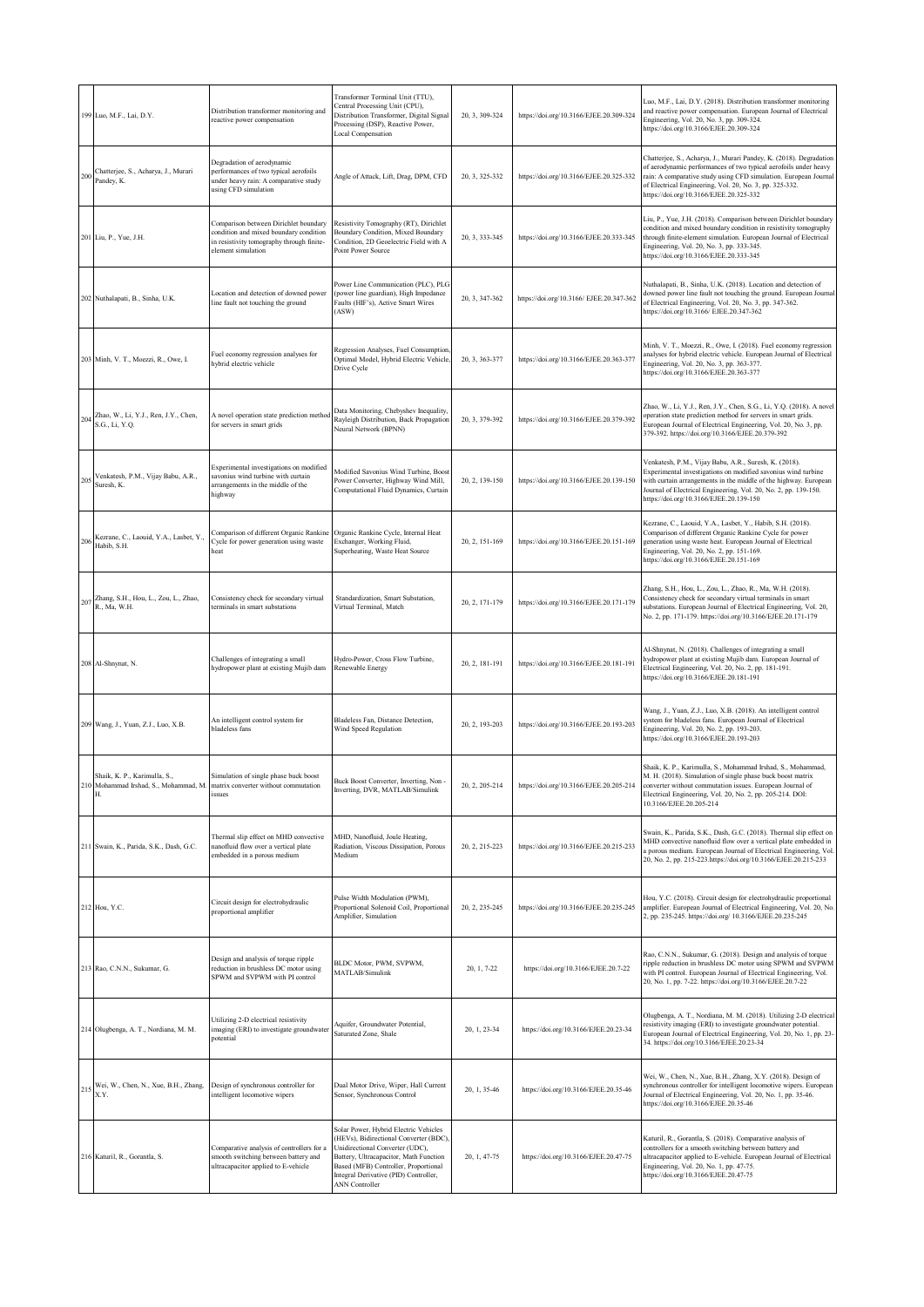|     | 217 Qu, S.R., Wang, Z.M.                                     | Fine-grained dynamic frequency<br>modulation algorithm based on critical<br>state points                                                                                                         | Embedded Mobile Terminals (EMTs),<br>Critical State Points (CSPs), Fine-<br>Grained Dynamic Frequency Modulation<br>Algorithm (FGDFMA), Power<br>Management                                                      | 20, 1, 77-88     | https://doi.org/10.3166/EJEE.20.77-88   | Qu, S.R., Wang, Z.M. (2018). Fine-grained dynamic frequency<br>modulation algorithm based on critical state points. European<br>Journal of Electrical Engineering, Vol. 20, No. 1, pp. 77-88.<br>https://doi.org/10.3166/EJEE.20.77-88                                                                                     |
|-----|--------------------------------------------------------------|--------------------------------------------------------------------------------------------------------------------------------------------------------------------------------------------------|------------------------------------------------------------------------------------------------------------------------------------------------------------------------------------------------------------------|------------------|-----------------------------------------|----------------------------------------------------------------------------------------------------------------------------------------------------------------------------------------------------------------------------------------------------------------------------------------------------------------------------|
|     | 218 Bedoui, M., Belarbi, A.W., Habibes, S                    | Macroscopic modeling of the glow<br>dielectric barrier discharge (GDBD) in<br>helium                                                                                                             | Dielectric Barrier Discharge (DBD),<br>electric model, equivalent electric<br>circuit, gas discharge, homogenous<br>discharge, simulation                                                                        | 20, 1, 89-103    | https://doi.org/10.3166/EJEE.20.89-103  | Bedoui, M., Belarbi, A.W., Habibes, S. (2018). Macroscopic<br>modeling of the glow dielectric barrier discharge (GDBD) in<br>helium. European Journal of Electrical Engineering, Vol. 20, No. 1,<br>pp. 89-103. https://doi.org/10.3166/EJEE.20.89-103                                                                     |
| 219 | Kethineni, B.K., Rachananjali, K., Rao,<br>Y.S., Reddy, A.N. | Voltage control of multiple feeders by<br>voltage regulator and instant DG                                                                                                                       | Distribution Generation (DG), voltage<br>control, distribution system, integer<br>programming                                                                                                                    | 20, 1, 105-113   | https://doi.org/10.3166/EJEE.20.105-113 | Kethineni, B.K., Rachananjali, K., Rao, Y.S., Reddy, A.N. (2018).<br>Voltage control of multiple feeders by voltage regulator and instant<br>DG. European Journal of Electrical Engineering, Vol. 20, No. 1,<br>pp. 105-113. https://doi.org/10.3166/EJEE.20.105-113                                                       |
|     | 220 Lu, M., Zhang, Y.F., Cai, X.H., Li, H                    | Virtual synchronous control of brushless<br>doubly-fed induction generator                                                                                                                       | <b>Brushless Doubly-Fed Induction</b><br>Generator (BDFIG), hidden inertia,<br>Virtual Synchronous Control (VSC),<br>wind turbine                                                                                | 20, 1, 115-132   | https://doi.org/10.3166/EJEE.20.115-132 | Lu, M., Zhang, Y.F., Cai, X.H., Li, H. (2018). Virtual synchronous<br>control of brushless doubly-fed induction generator. European<br>Journal of Electrical Engineering, Vol. 20, No. 1, pp. 115-132.<br>https://doi.org/10.3166/EJEE.20.115-132                                                                          |
|     | 221 Samala, R.K., Kotaputi, M.R.                             | Multi distributed generation placement<br>using ant-lion optimization                                                                                                                            | distributed generation, backward and<br>forward sweep method, ant-loin<br>optimization algorithm optimal capacity,<br>optimal place, active power los                                                            | 19, 5-6, 253-267 | https://doi.org/10.3166/EJEE.19.253-267 | Samala, R.K., Kotaputi, M.R. (2017). Multi distributed generation<br>placement using ant-lion optimization. European Journal of<br>Electrical Engineering, Vol. 19, No. 5-6, pp. 253-267.<br>https://doi.org/10.3166/EJEE.19.253-267                                                                                       |
| 222 | Ravindrababu, M., Saraswathi, G.,<br>Sudha, K.R.             | Design of firefly power system stabilizer<br>for stability improvement of multi<br>machine system under contingency                                                                              | Power System Stabilizer (PSS), Firefly<br>Algorithm (FFY), Genetic Algorithm<br>(GA), pseudo spectrum analysis,<br>contingency                                                                                   | 19, 5-6, 269-292 | https://doi.org/10.3166/EJEE.19.269-292 | Ravindrababu, M., Saraswathi, G., Sudha, K.R. (2017). Design of<br>firefly power system stabilizer for stability improvement of multi<br>machine system under contingency. European Journal of Electrical<br>Engineering, Vol. 19, No. 5-6, pp. 269-292.<br>https://doi.org/10.3166/EJEE.19.269-292                        |
|     | 223 Liu, L., Wang, S.T.                                      | Performance improvement of wind<br>turbine with squirrel-cage induction<br>generator by static synchronous<br>compensator and hybrid energy storage<br>system                                    | Low-Voltage Ride-Through (LVRT),<br>Squirrel-Cage Induction Generator<br>(SCIG), Static Synchronous<br>Compensator (STATCOM), Series<br>Dynamic Breaking Resistor (SDBR),<br>Hybrid Energy Storage System (HESS) | 19, 5-6, 293-312 | https://doi.org/10.3166/EJEE.19.293-312 | Liu, L., Wang, S.T. (2017). Performance improvement of wind<br>turbine with squirrel-cage induction generator by static<br>synchronous compensator and hybrid energy storage system.<br>European Journal of Electrical Engineering, Vol. 19, No. 5-6, pp.<br>293-312. https://doi.org/10.3166/EJEE.19.293-312              |
|     | 224 Katuri, R., Gorantla, S.                                 | Design and analysis of a control strategy<br>approach for a smooth transition between<br>battery and ultracapacitor                                                                              | HESS, EVs, converters, MFB controller,<br>fuzzy logic controller, solar power                                                                                                                                    | 19, 5-6, 313-339 | https://doi.org/10.3166/EJEE.19.313-339 | Katuri, R., Gorantla, S. (2017). Design and analysis of a control<br>strategy approach for a smooth transition between battery and<br>ultracapacitor. European Journal of Electrical Engineering, Vol. 19,<br>No. 5-6, pp. 313-339. https://doi.org/10.3166/EJEE.19.313-339                                                |
|     | 225 Ai, X.Z., Yang, M.K., Liu, Z.D., Li,<br>X.Q.             | Modelling and control safety of digital<br>push-pull switched mode power supply                                                                                                                  | push-pull, switched mode, power supply,<br>Proportional-Integral-Derivative (PID)<br>control, matlab                                                                                                             | 19, 5-6, 341-355 | https://doi.org/10.3166/EJEE.19.341-355 | Ai, X.Z., Yang, M.K., Liu, Z.D., Li, X.Q. (2017). Modelling and<br>control safety of digital push-pull switched mode power supply.<br>European Journal of Electrical Engineering, Vol. 19, No. 5-6, pp.<br>341-355. https://doi.org/10.3166/EJEE.19.341-355                                                                |
|     | 226 Bala Krishna, K., Rosalina, K.M.                         | An optimal Phasor Measurement Unit<br>placement techniques for achieving<br>complete perceptibility of a network even<br>when PMU failure                                                        | state estimation, observability,<br>optimization, Phasor Measurement Unit<br>(PMU), Binary Integer Programming<br>(BIP), Pmu outage                                                                              | 19, 5-6, 357-366 | https://doi.org/10.3166/EJEE.19.357-366 | Bala Krishna, K., Rosalina, K.M. (2017). An optimal Phasor<br>Measurement Unit placement techniques for achieving complete<br>perceptibility of a network even when PMU failure. European<br>Journal of Electrical Engineering, Vol. 19, No. 5-6, pp. 357-366.<br>https://doi.org/10.3166/EJEE.19.357-366                  |
|     | 227 Zeghoudi, A., Debbache, M., Hamidat,                     | Contribution to minimizing the cosine<br>loss in a thermodynamic solar tower<br>power plant by a change in the target<br>position                                                                | heliostat, centrale solaire a tour, pertes<br>cosinus, cible                                                                                                                                                     | 19, 5-6, 367-374 | https://doi.org/10.3166/EJEE.19.367-374 | Zeghoudi, A., Debbache, M., Hamidat, A. (2017). Contribution to<br>minimizing the cosine loss in a thermodynamic solar tower power<br>plant by a change in the target position. European Journal of<br>Electrical Engineering, Vol. 19, No. 5-6, pp. 367-374.<br>https://doi.org/10.3166/EJEE.19.367-374                   |
|     | 228 Chen, H.B., Chen, L., Han, W.                            | Short-term photovoltaic power forecasting photovoltaic power generation, human<br>ased on human body amenity and least<br>quares support vector machine with fruit<br>fly optimization algorithm | body amenity, least squares support<br>vector machine, short-term forecasting,<br>fruit fly optimization                                                                                                         | 19, 5-6, 375-390 | https://doi.org/10.3166/EJEE.19.375-390 | Chen, H.B., Chen, L., Han, W. (2017). Short-term photovoltaic<br>power forecasting based on human body amenity and least squares<br>support vector machine with fruit fly optimization algorithm.<br>European Journal of Electrical Engineering, Vol. 19, No. 5-6, pp.<br>375-390. https://doi.org/10.3166/EJEE.19.375-390 |
|     | 229 Hajdidj, M.S., Bibi-Triki, N., Didi, F.                  | Study and optimization of a renewable<br>system of small power generation                                                                                                                        | photovoltaic system, wind system,<br>hybrid photovoltaic-wind-storage<br>system, sizing, optimization                                                                                                            | 19, 3-4, 133-154 | https://doi.org/10.3166/EJEE.19.133-154 | Hajdidj, M.S., Bibi-Triki, N., Didi, F. (2017). Study and<br>optimization of a renewable system of small power generation.<br>European Journal of Electrical Engineering, Vol. 19, No. 3-4, pp.<br>133-154. https://doi.org/10.3166/EJEE.19.133-154                                                                        |
|     | 230 Sreedhar, T., Venkata, N.                                | Impact of distribution network<br>reconfiguration under wheeling<br>transactions                                                                                                                 | distribution systems, differential search<br>algorithm, network reconfiguration,<br>wheeling transactions                                                                                                        | 19, 3-4, 155-165 | https://doi.org/10.3166/EJEE.19.155-165 | Sreedhar, T., Venkata, N. (2017). Impact of distribution network<br>reconfiguration under wheeling transactions. European Journal of<br>Electrical Engineering, Vol. 19, No. 3-4, pp. 155-165.<br>https://doi.org/10.3166/EJEE.19.155-165                                                                                  |
|     | 231 Xu, Y.P.                                                 | A study of hydropower generation process<br>control based on fuzzy control theory                                                                                                                | hydropower unit control, fuzzy control,<br>variable structure control, buffeting                                                                                                                                 | 19, 3-4, 167-179 | https://doi.org/10.3166/EJEE.19.167-179 | Xu, Y.P. (2017). A study of hydropower generation process control<br>based on fuzzy control theory. European Journal of Electrical<br>Engineering, Vol. 19, No. 3-4, pp. 167-179.<br>https://doi.org/10.3166/EJEE.19.167-179                                                                                               |
|     | Uma Maheswara, Rao M., Mercy<br>Rosalina, K.                 | Transient stability improvement of<br>microgrids by using Resistive type SFCL<br>and series active power filters                                                                                 | Distributed Generation (DG), Resistive<br>Type Superconducting Fault Current<br>Limiter (R-SFCL), Phase Locked Loop<br>(PLL), Series Active Power Filter<br>(SAPF)                                               | 19, 3-4, 181-195 | https://doi.org/10.3166/EJEE.19.181-195 | Uma Maheswara, Rao M., Mercy Rosalina, K. (2017). Transient<br>stability improvement of microgrids by using Resistive type SFCL<br>and series active power filters. European Journal of Electrical<br>Engineering, Vol. 19, No. 3-4, pp. 181-195.<br>https://doi.org/10.3166/EJEE.19.181-195                               |
|     | 233 Hou, Y.C.                                                | Design of conditioning circuit for weak<br>signal in through-casing resistivity<br>logging                                                                                                       | extremely weak signals, through-casing<br>resistivity logging, signal conditioning<br>circuit, amplifier circuit, filter circuit                                                                                 | 19, 3-4, 197-208 | https://doi.org/10.3166/EJEE.19.197-208 | Hou, Y.C. (2017). Design of conditioning circuit for weak signal in<br>through-casing resistivity logging. European Journal of Electrical<br>Engineering, Vol. 19, No. 3-4, pp. 197-208.<br>https://doi.org/10.3166/EJEE.19.197-208                                                                                        |
|     | 234 Karthik, G., Jayanthu, S.                                | Quantification of cable deformation using<br>TDR-experiments                                                                                                                                     | Time Domain Reflectometry (Tdr),<br>coaxial cable, reflection coefficient,<br>opencast model                                                                                                                     | 19, 3-4, 209-219 | https://doi.org/10.3166/EJEE.19.209-219 | Karthik, G., Jayanthu, S. (2017). Quantification of cable<br>deformation using TDR-experiments. European Journal of<br>Electrical Engineering, Vol. 19, No. 3-4, pp. 209-219.<br>https://doi.org/10.3166/EJEE.19.209-219                                                                                                   |